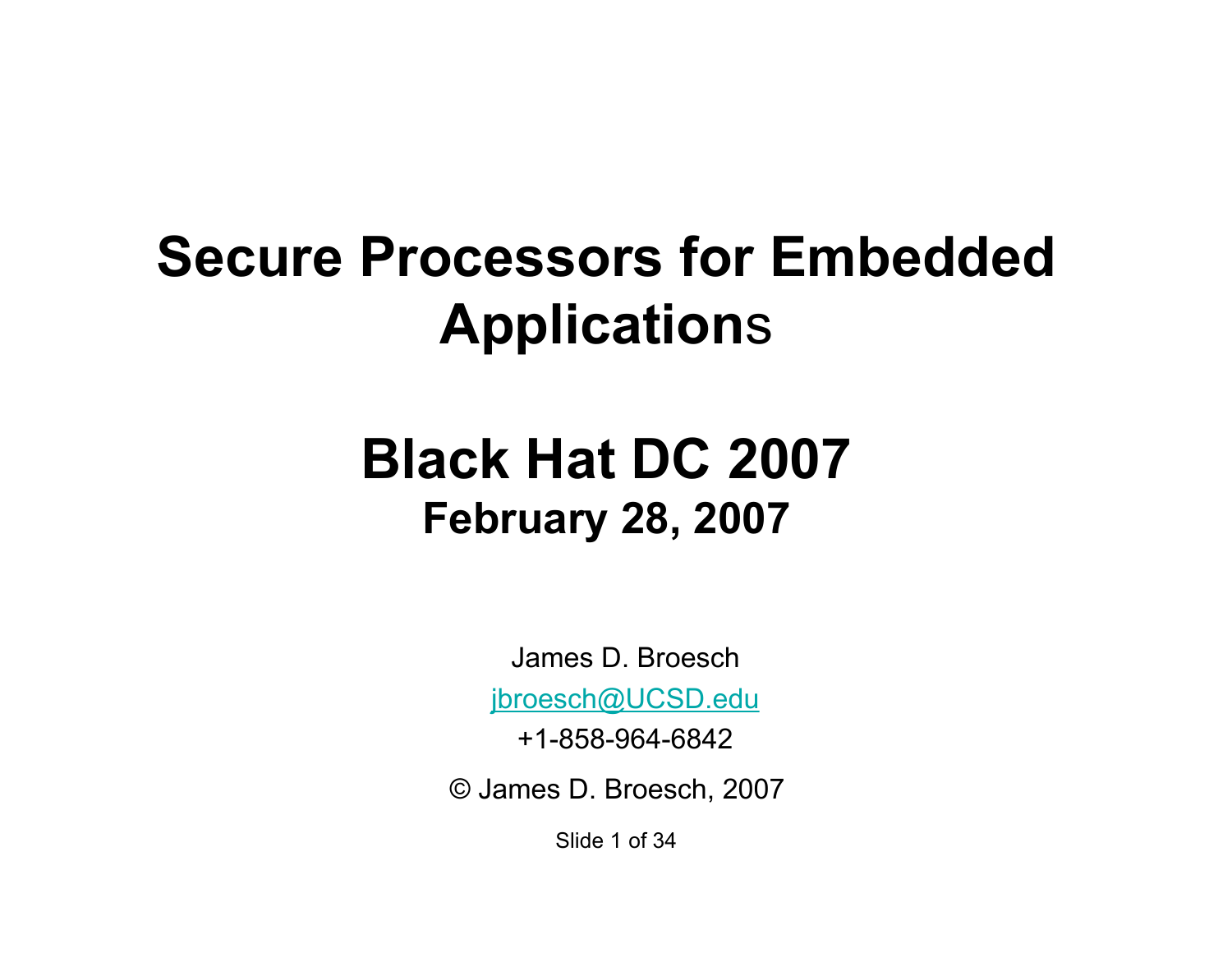# Introduction

- Most modern security work is based on either protecting or cracking either the communications network or the vulnerabilities of the (generally commercial) OS on the target system.
- This is not surprising since the majority of modern systems make use of conventional processors running standard operating systems and communicating over standard channels such as Ethernet or WiFi.
- While much good work has been done in these areas, to some extent any such effort must be seen as ultimately a dead-end for obtaining a truly secure system.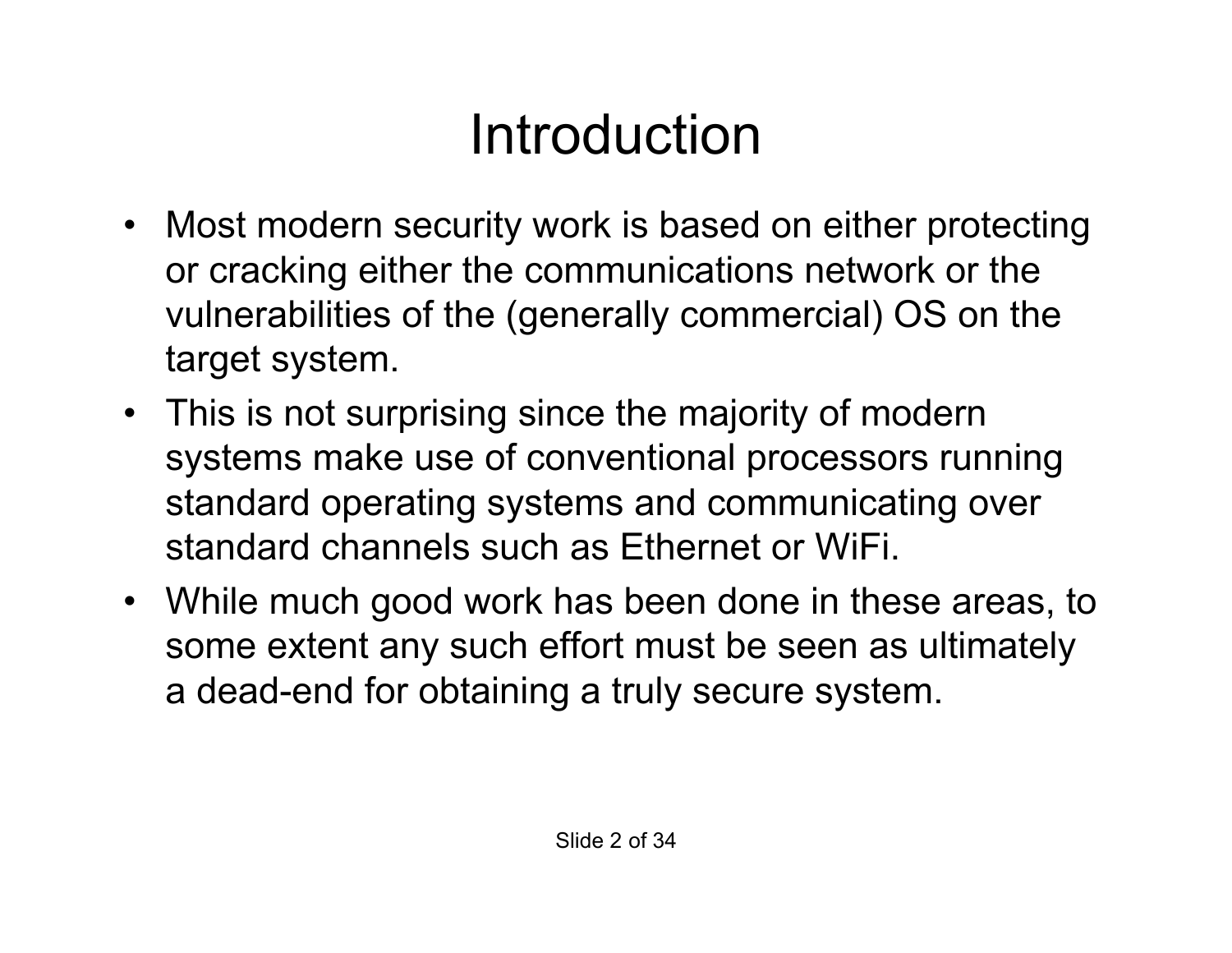# Introduction (continued)

- The first and most obvious problem is that such efforts do not physically protect the system.
- Numerous examples have made the news of stolen laptops, stolen computers, etc. containing sensitive – and even classified – information.
- To some extent, these problems can be mitigated by good policies and procedures: using encrypted disc partitions, VPNs, etc.
- However, these all assume that proper procedures are followed by the users and that no latent vulnerabilities are present (for example, easily broken passwords, passwords stored in the clear, etc.)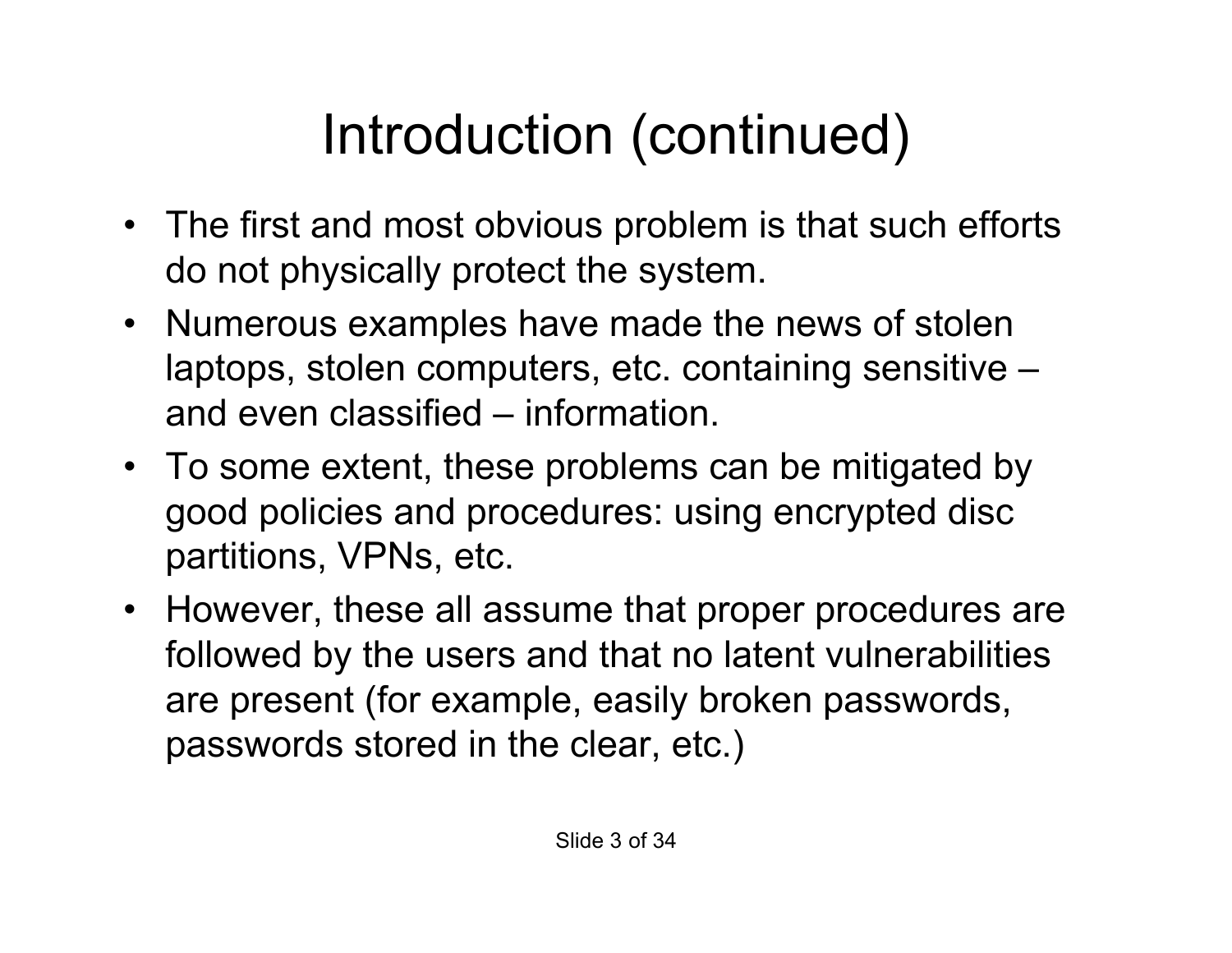### Thus the motivation to use secure processors is growing for a variety of reasons

- Protection of IP
	- $\triangleright$  Algorithms
	- **≻ Cores**
	- **≻ Configuration Files (FPGAs)**
- Protection of design information (prevent reverse engineering)
- ITAR (International Traffic in Arms Regulations) requirements may require secure processors to meet export restrictions
- Federal Information Processing Standards (FIPS / Common Criteria) will generally be mandated for many kinds of commercial transactions
- Protection of key data where simple storage encryption is not adequate
- Prevent exploit vulnerabilities (rigged gamming machines, vulnerable ATMs, etc.)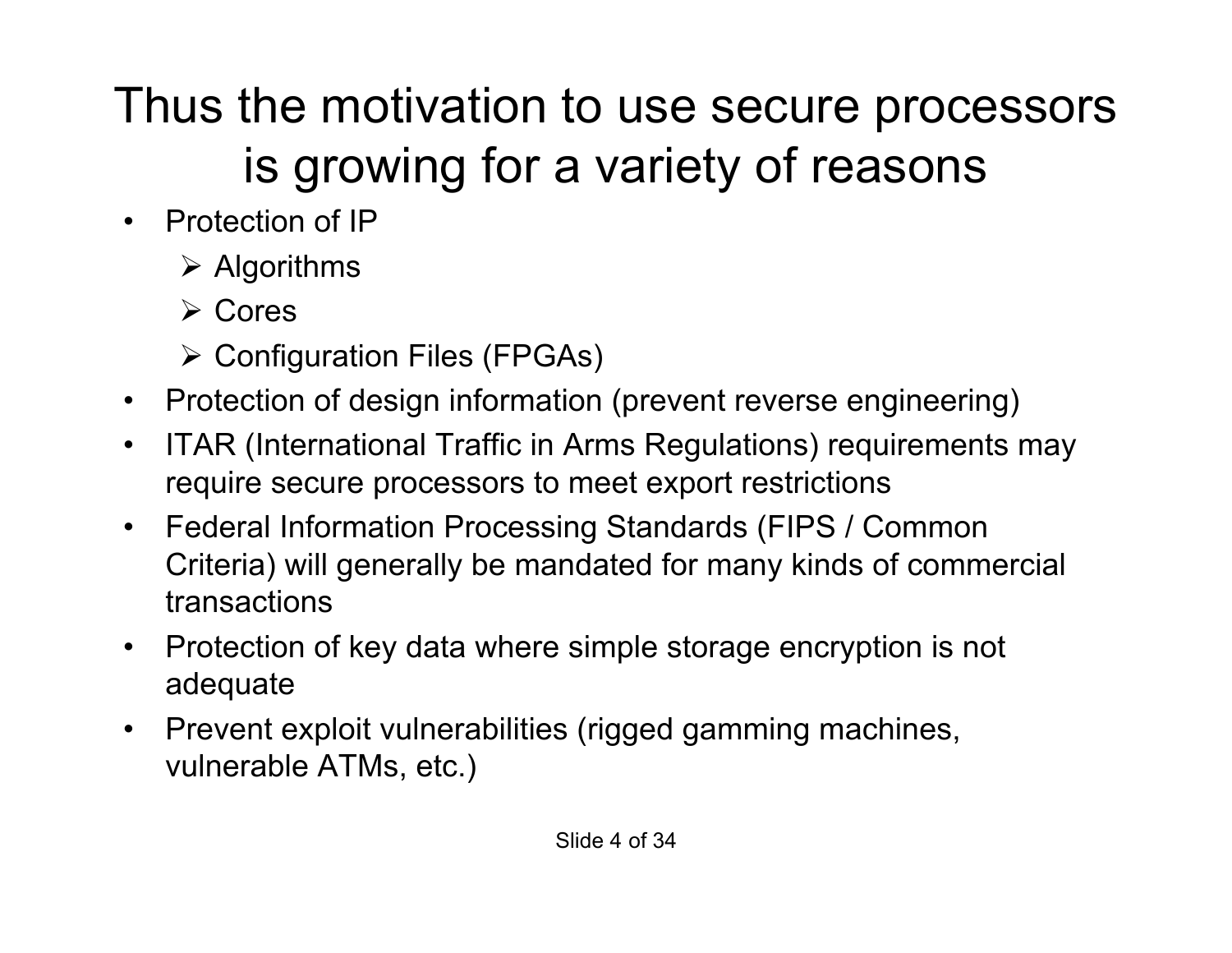# The (painful and partial) Solution

- In order to build a truly secure system it is necessary to start from the ground up.
- This is why this talk addresses embedded systems; the basic principles are applicable to both standard computers systems and embedded systems. However only a system designed from the first principles for security is likely to truly achieve a high level of security.
- Like justice, there is no such thing as absolute security. However, in this talk I will be discussing techniques that both show you how to get very close to an absolutely secure system and how to judge how vulnerable your system may be.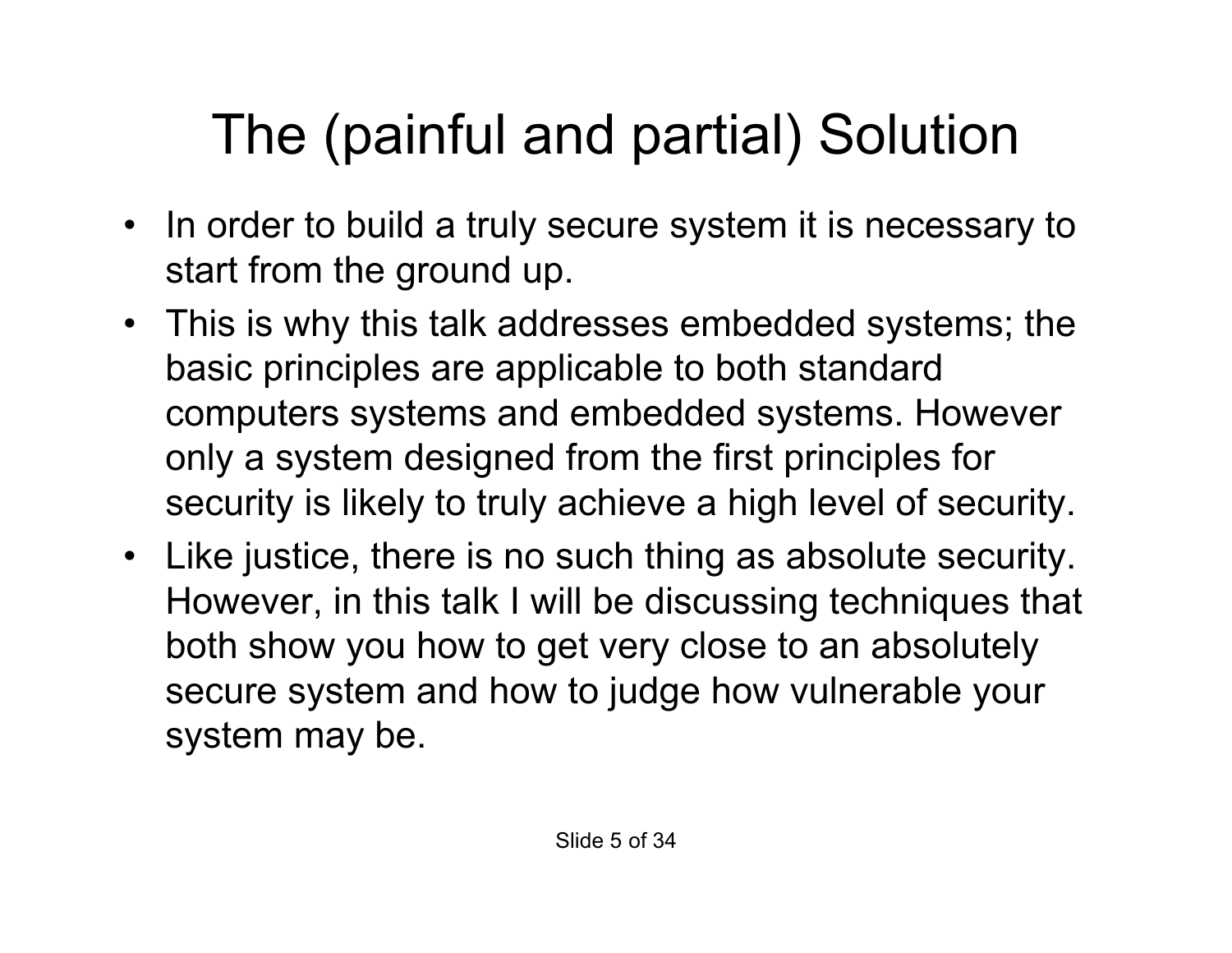## First Principles

- Start with secure silicon. This means chips from a trusted fab. No "back-doors" , no "un-documented" features, no "reserved for factory test."
- Write your own kernels and applications in a secure (two person check) environment.
- Or better yet do not use conventional programming techniques. Directly implement your functions in hardware. This still means using a secure (two person check) design environment.
- Limit access to all design information.
- Secure (encrypt) all software and secure (physically protect) all hardware.
- Have a strong and reliable key management system in place.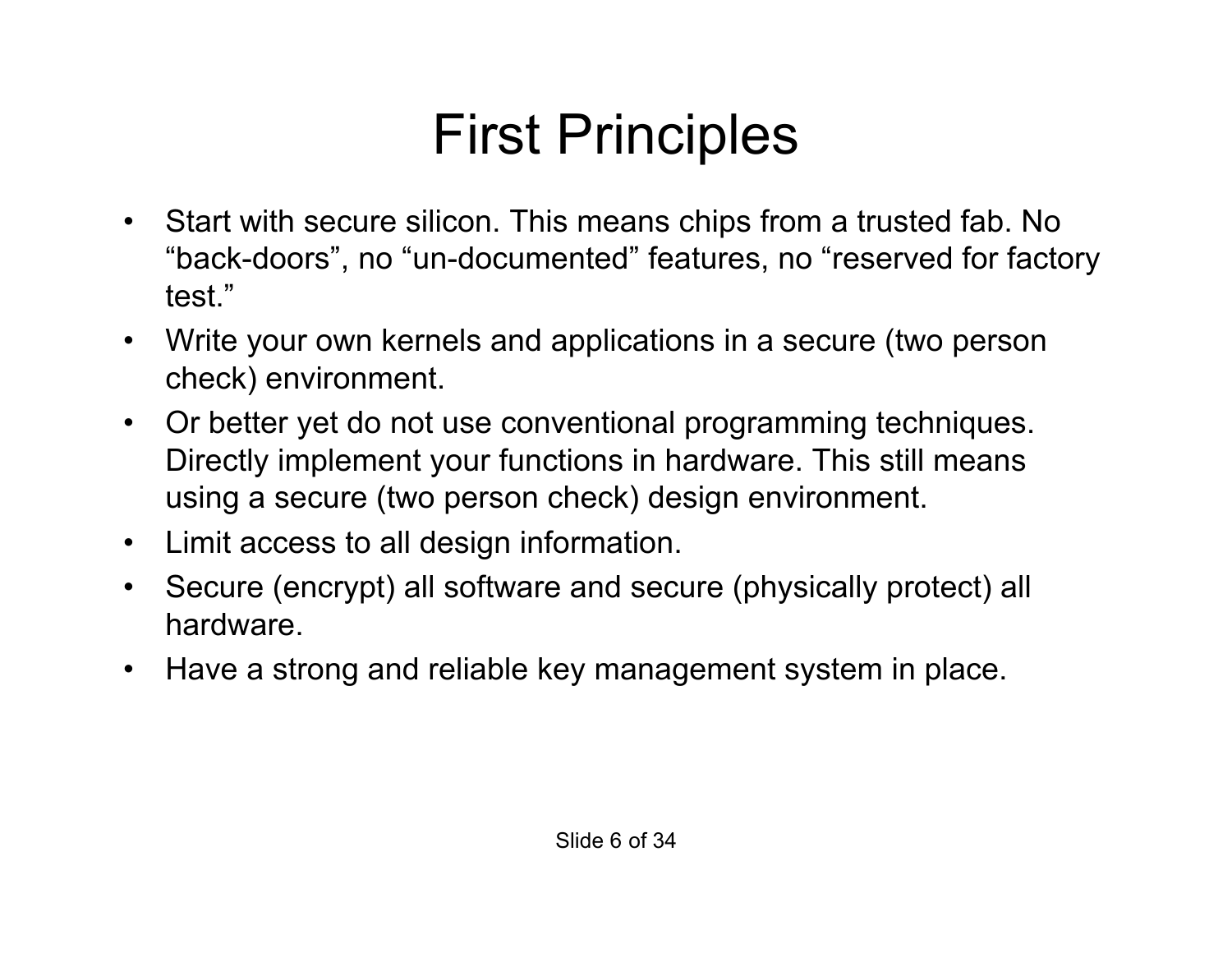# **Threats**

- Reverse Engineering; unauthorized copying of the design
- Exposing the operation of critical technologies
- Developing counter measures to the mission of the system
- Spoofing of the system (Information Assurance)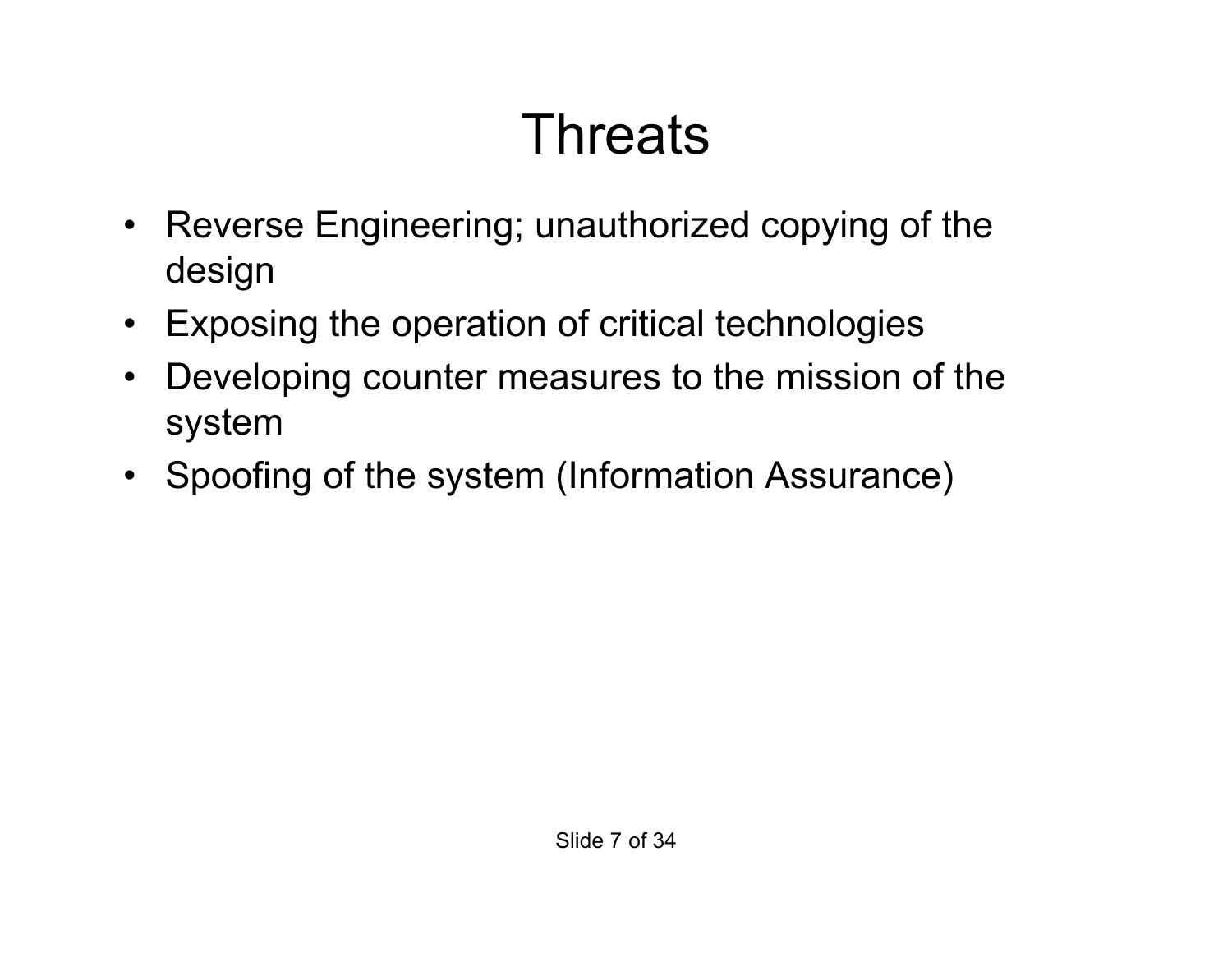## Threat Vectors

- Inspection
	- Module penetration
		- X-Rays
		- Thermal
		- Sonic
	- Circuit Layout
	- **≻ Power Analysis**
	- **≻ Deliding Devices**
- Power Analysis
- Thermal Analysis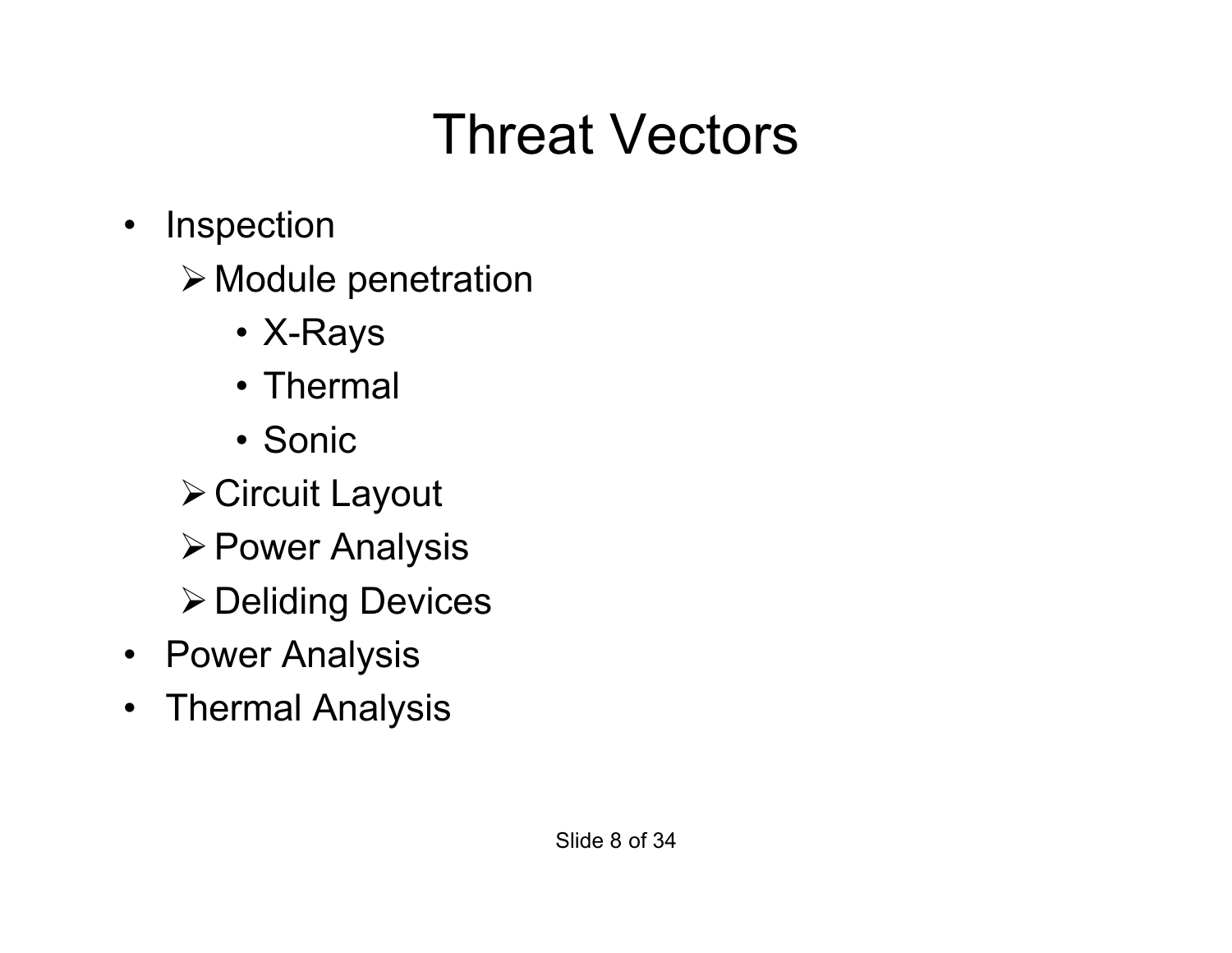## Practical Considerations

- Few programs can afford the time or money to build a secure system from first principles.
- There are usually practical constraints:
	- Mobile devices make physical security more difficult if not impossible.
	- $\triangleright$  The design complexity of modern systems often makes it impractical to use fully custom hardware and / or software.
	- Most systems must conform to commercial standards such as TCP/IP, etc.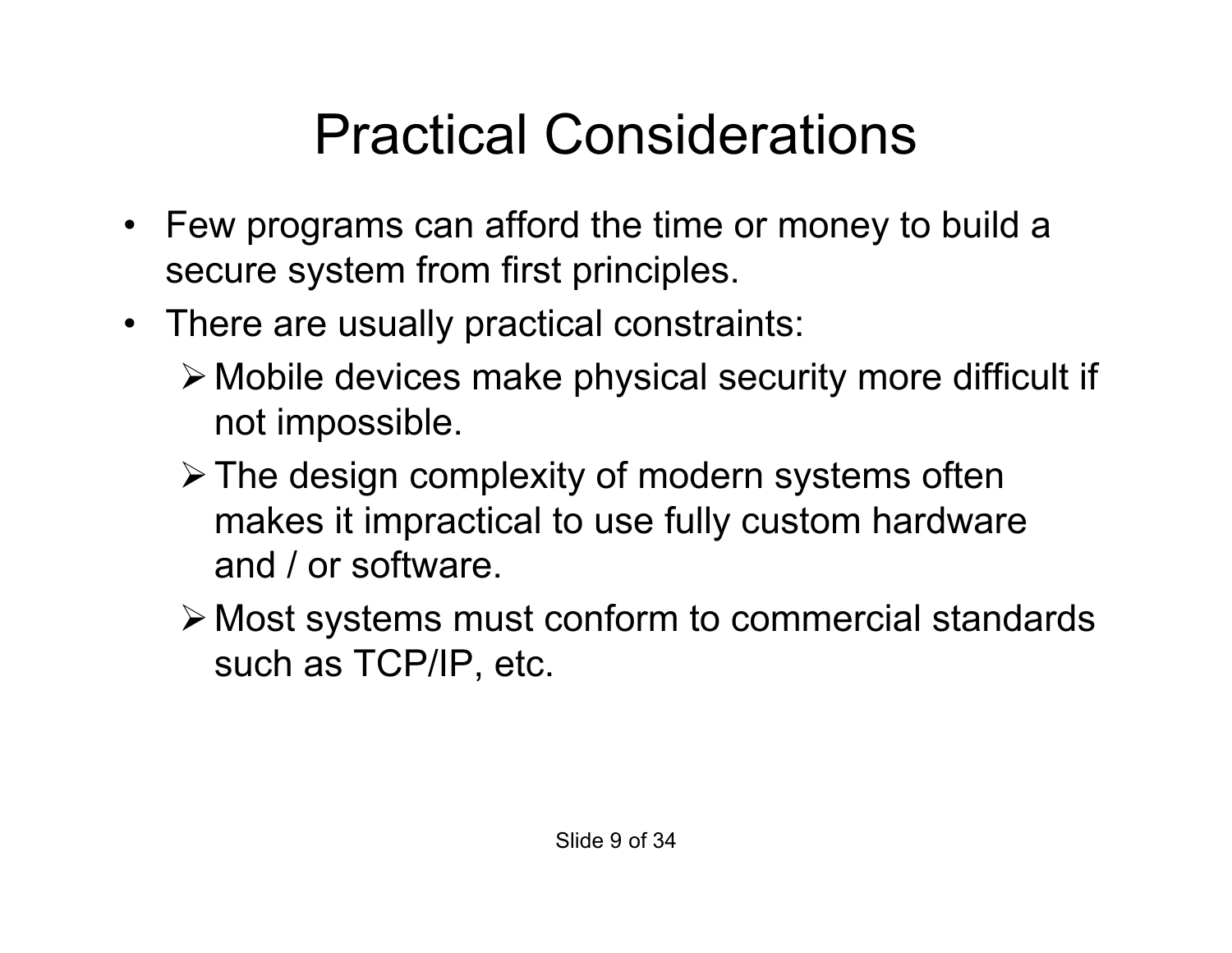### Security Evaluations



The usual exponential curves apply to security as to most other engineering activities:

•There is a point of diminishing returns.

•There is an exponential cost increase for higher levels of security.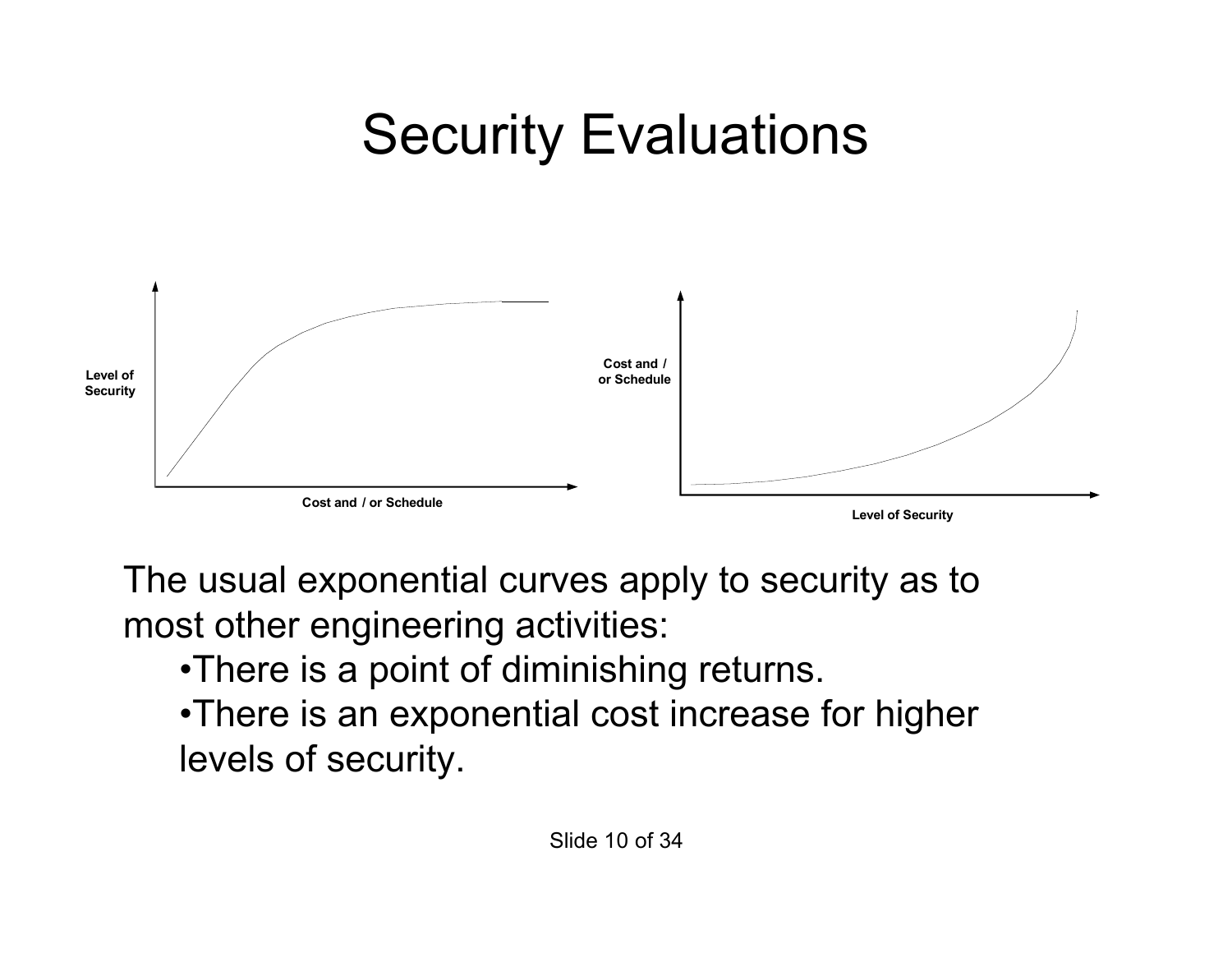# Security Evaluations (continued)

- So, the optimal system design becomes a tricky tradeoff between technical feasibility, cost, schedule, level of effort, and required degree of *practical* security.
- Key questions / motivations:
	- $\triangleright$  Simple paranoia
	- $\triangleright$  IP / design protection
	- > Protection of sensitive (i.e. trade secrets, business plans, etc.) data.
	- Protection legally liable data (i.e. medical records (HIPA), financial transactions (ATMs, SOX), etc.)
	- Classified information (which, needless to say, we will *not* be discussing.)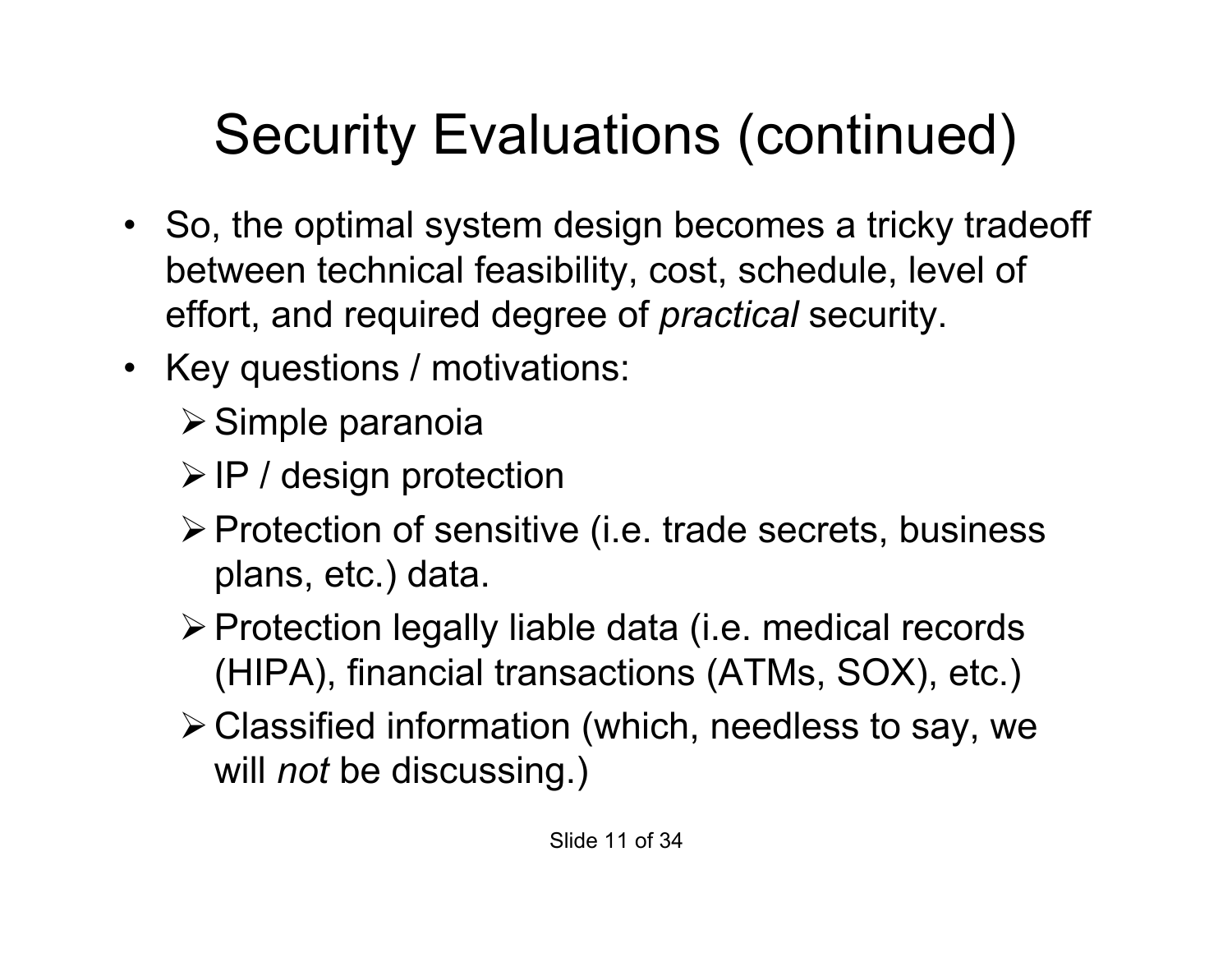### So what exactly is a Secure Processor?

- Like may things in life, a secure processor means different things to different people.
- The key characteristics will generally include, but are not necessarily limited to:
	- $\triangleright$  Some type of anti-tamper (AT) / intrusion detection
		- This may include forensic enhancements
		- And it may include information assurance (IA) enhancements.
	- $\triangleright$  The ability to execute secured (encrypted) programs
	- $\triangleright$  The ability to protect data from unauthorized access
	- $\triangleright$  The ability to protect code from unauthorized access
	- $\triangleright$  A secure communications channel (secured I/O)
	- $\triangleright$  Some type of isolation from non-secure I/O channels
	- $\triangleright$  Security may also mean high-reliability: is a processor secure if it is susceptible to routine failures?
	- $\triangleright$  It may mean high performance. Encryption, authentication, etc. can take up a significant amount of processing power.
	- $\triangleright$  Accelerators for encryptions may be available.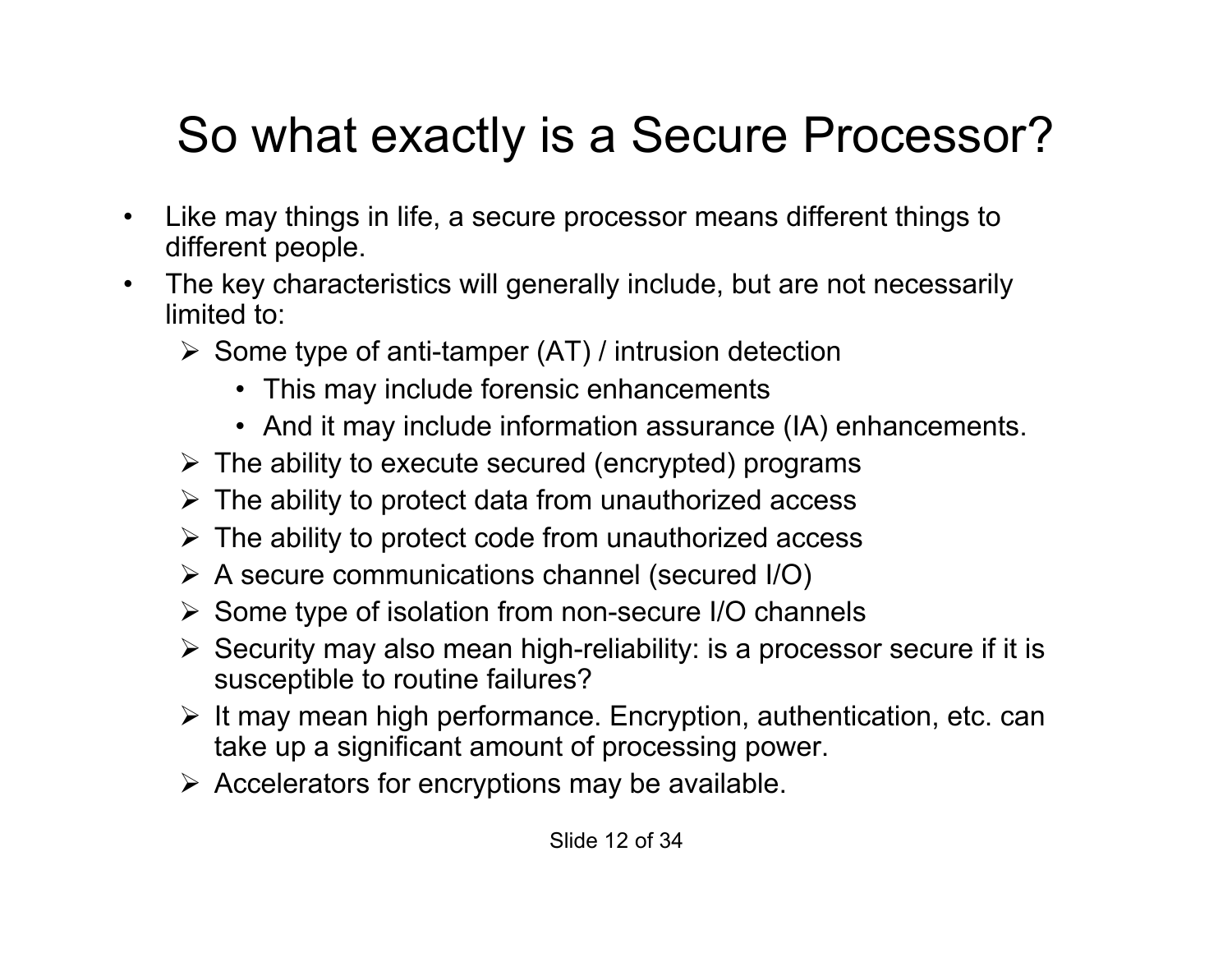#### First, lets look at a conventional Harvard Processor



Slide 13 of 34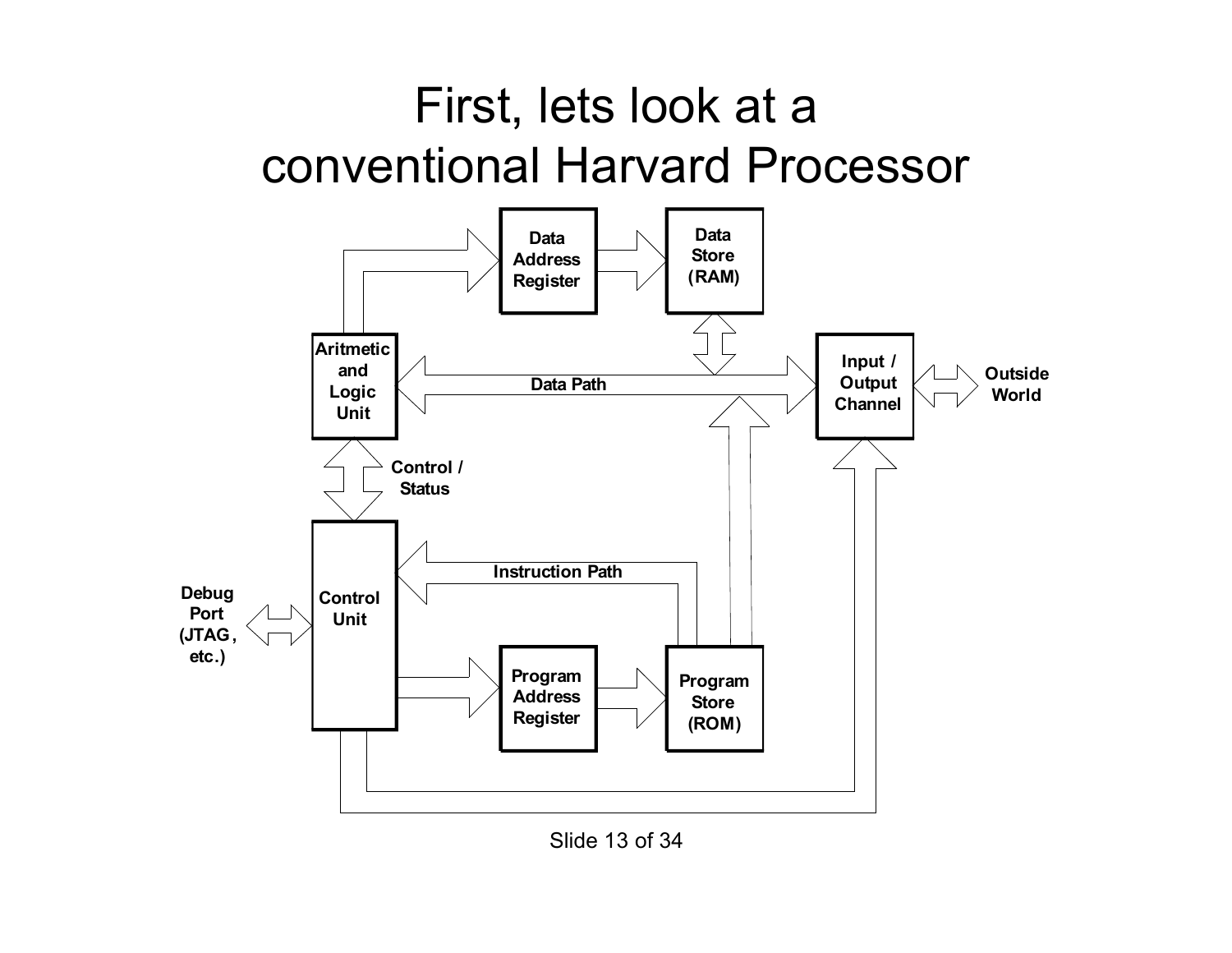#### Now, let's see what a secure version might look like:



Slide 14 of 34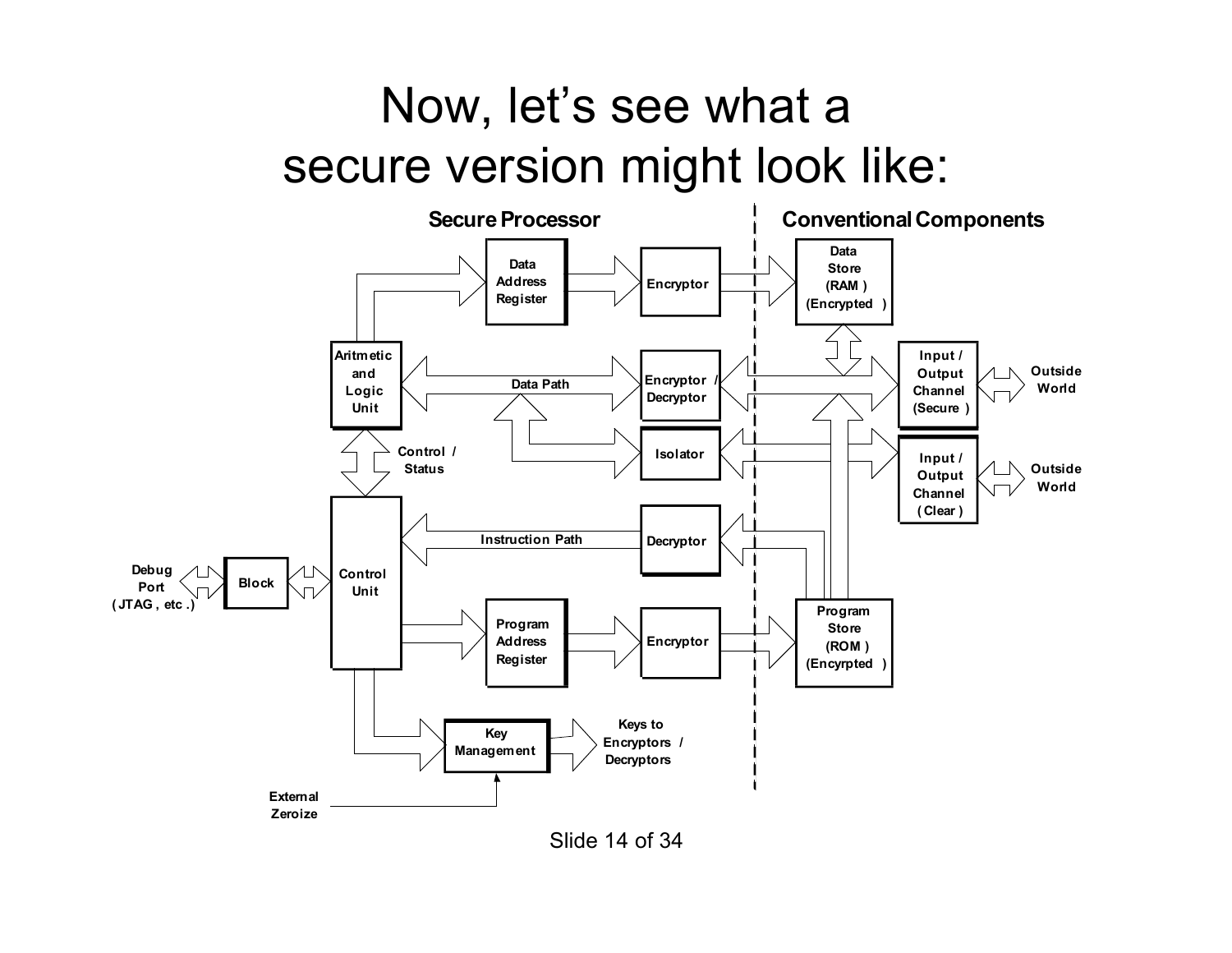### **Architectural** features of the Secure Processor

- First, there is a new section for key management
	- $\triangleright$  Keys may be externally loadable or "hardwired" in.
	- Externally loadable keys can generally be "zeorized" (erased). Often this can be done internally or externally.
	- Hardwired keys are generally not visible under any (reasonable) conditions to the outside world. Thus they are in some sense "more secure."
- Intrusion detection / prevention is present. Keys may be zeroized, memory erased, or other responses to an attempt to penetrate the system.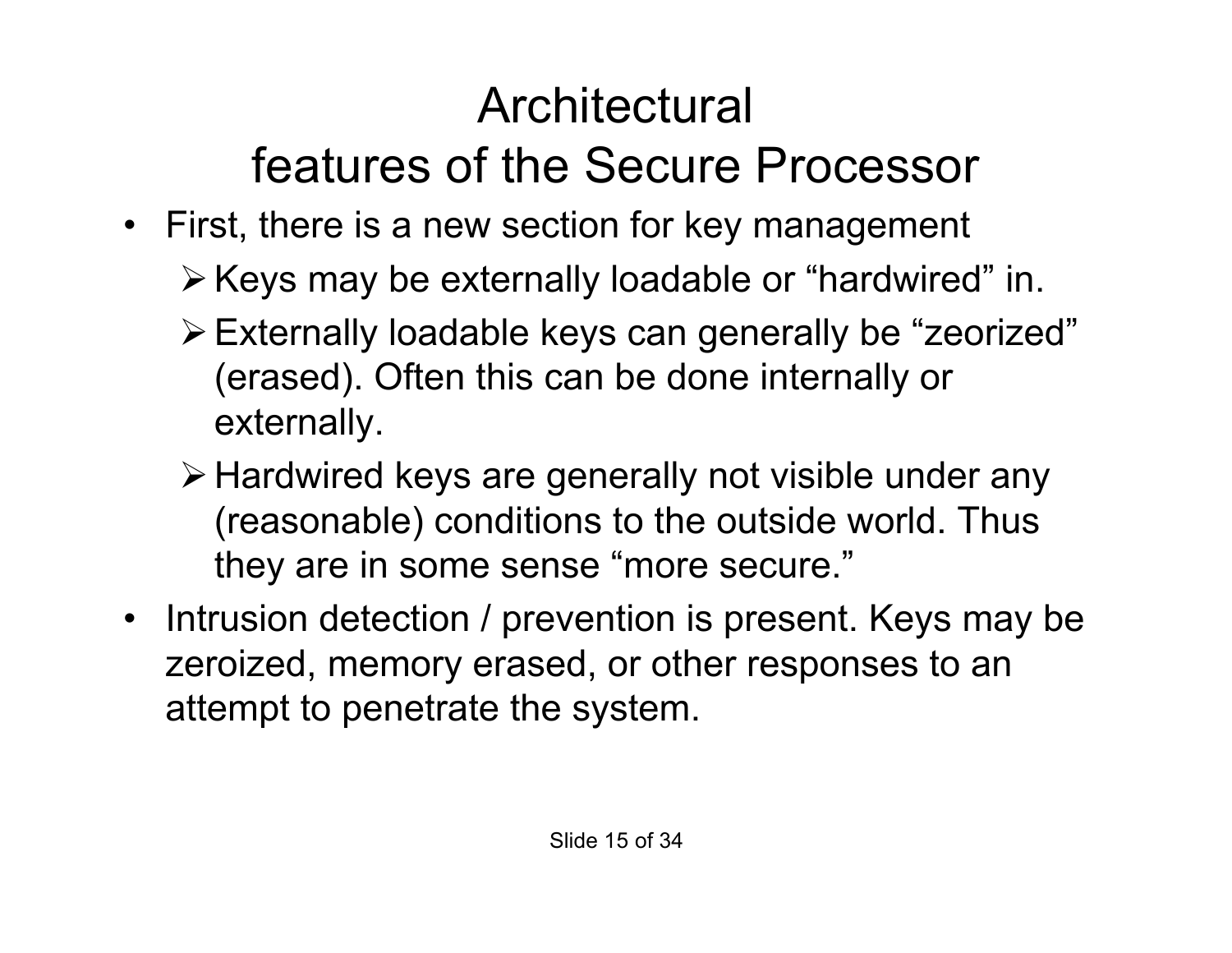### Architectural features of the Secure Processor (continued)

- Note the "double encryption"
	- $\triangleright$  The data is encrypted before it is stored in external memory.
	- $\triangleright$  Similarly, the address in also encrypted.
	- Assuming each processor is keyed individually, breaking the encryption on the data alone will not compromise other systems: the data will still be "scrambled".
- For our example system, the program is also double encrypted. In this case, it is assumed that an external PROM's instructions and constants are encrypted. This information is then stored in the PROM using encrypted addresses.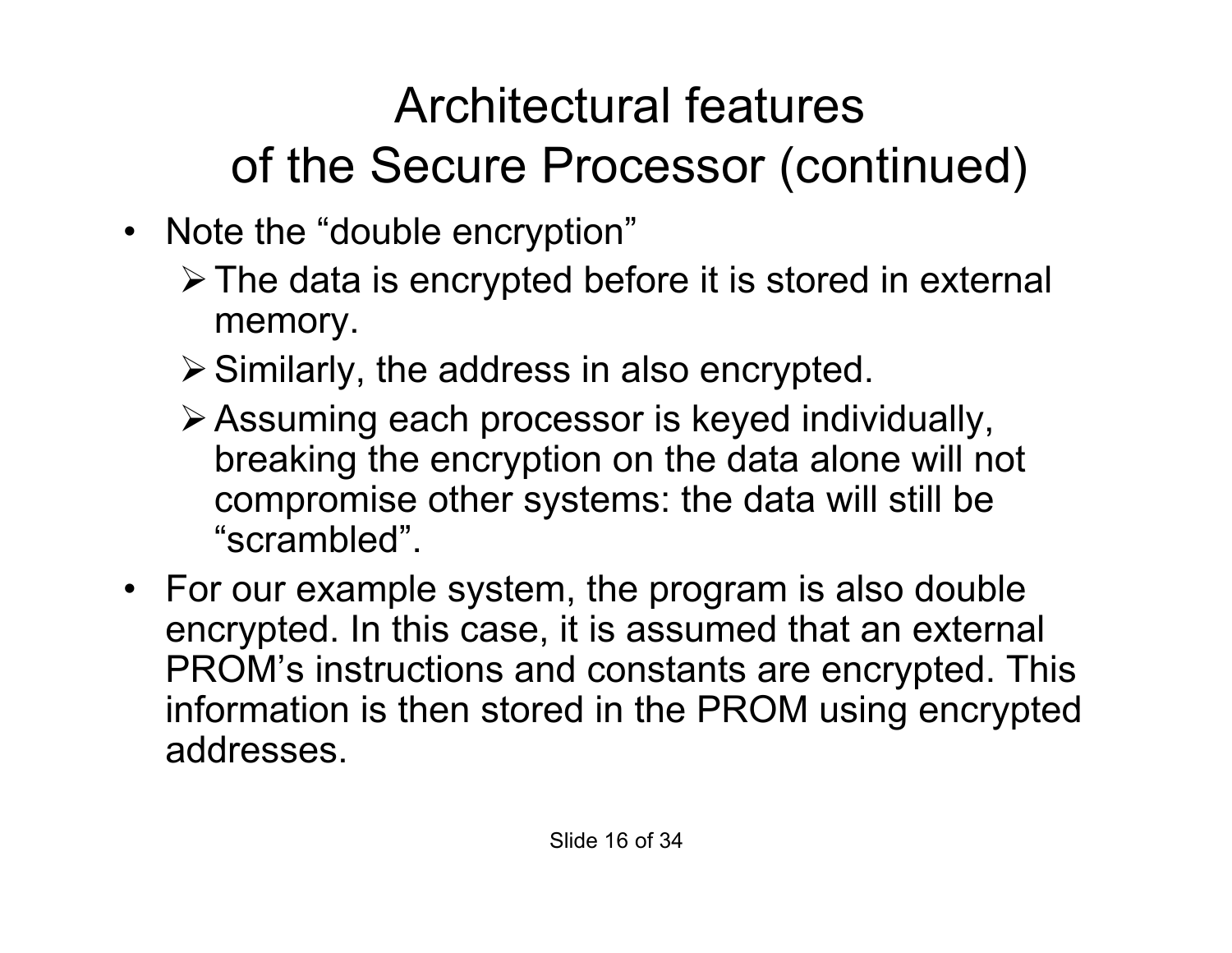### Architectural features of the Secure Processor (continued)

- Note that there is both a *secure* I/O channel and a *nonsecure* (clear) I/O channel.
	- The strength of the security of the Secure Processor is directly dependent upon how well these two channels are isolated.
	- The easiest place to attack a secure processor is generally at this point of isolation!
	- $\triangleright$  If this isolation can be penetrated all data transaction can be monitored "in the clear"

There will be some protection against attack by power analysis (SPA, DPA), Differential Electromagnetic Analysis (DEMA), etc.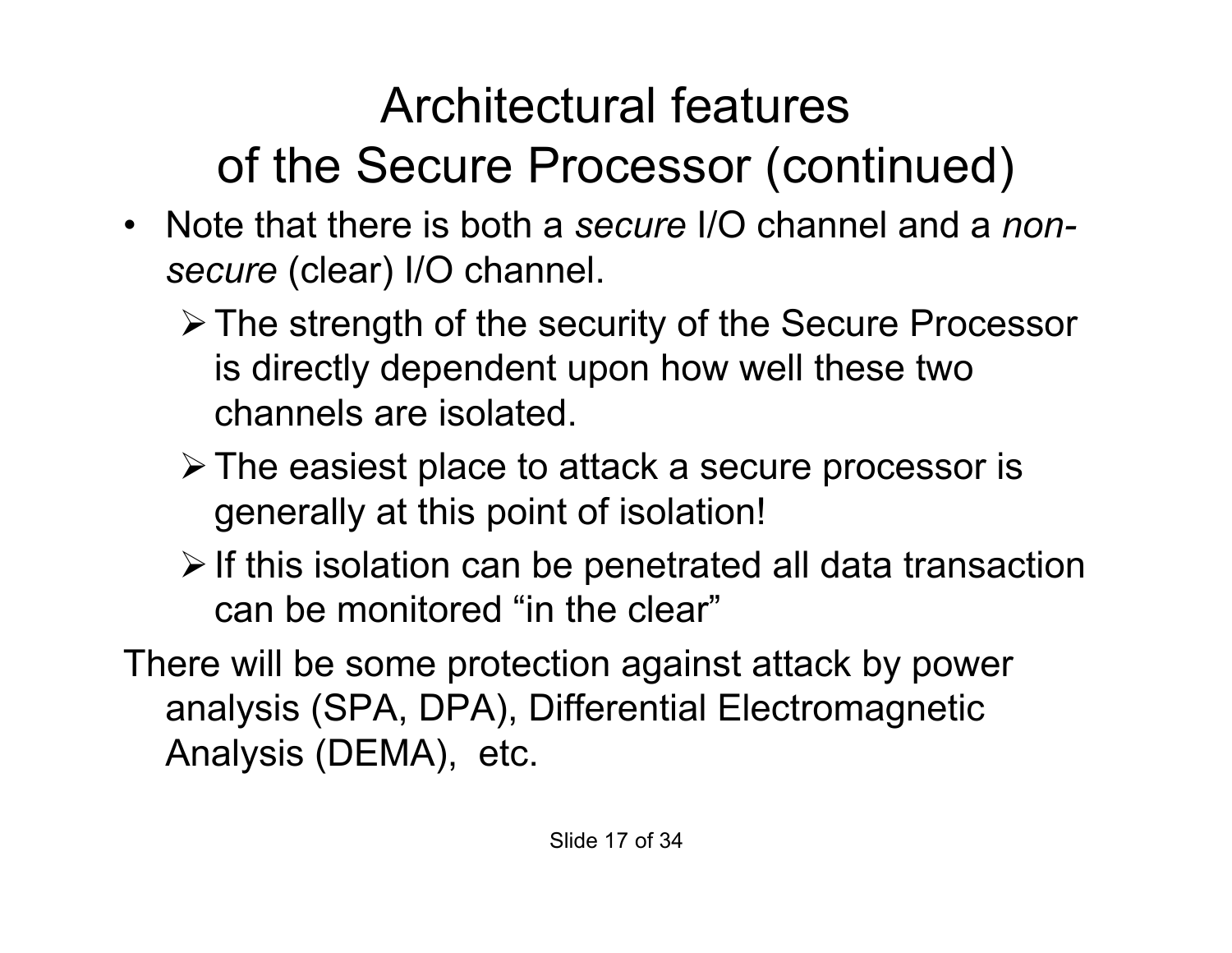## Classes of Secure Processors

- Depending upon the requirement, there are a variety of Secure processor options.
- The strongest, though most costly and difficult, is a full custom ASIC. Though it should be remembered that unless the process described earlier are followed, a poorly executed custom ASIC may be less secure than a standard product.
- Security enabled designs using conventional processors.
- Legacy microcontrollers / microprocessor that have been modified for security.
- Programmable architecture devices designed for security.
- Systems on a Chip (SoC)
	- $\triangleright$  These can be hard systems (fixed configuration)
	- Or they may be Field Programmable Gate Arrays with security features.
- Modern RISC processors or cores designed for use secured systems.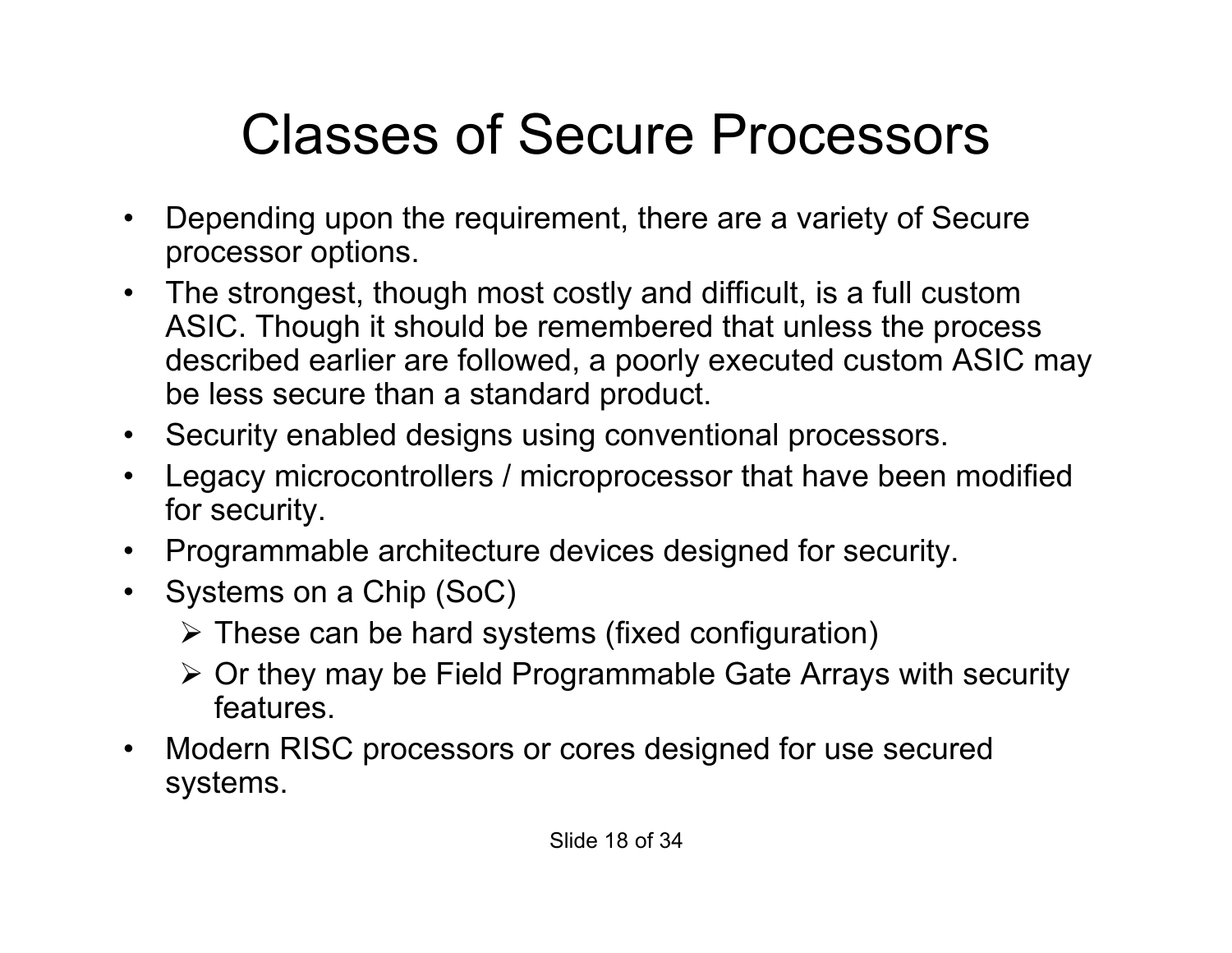## Simple Examples

- The simplest is a conventional microcontroller that simply has some built in security features. For example, the Rabbit 4000 [1]:
	- $\triangleright$  This is not really a secure processor in any true sense of the word. However, it has hardware and software that optimize its 8 bit microcontroller architecture for the 32 bit operations often required for encryption
- Another example is the Microchips' dsPIC30F
	- Again, not truly a secure processor. However, libraries are available to make the dsPIC30F's hardware usable for encryption and decryption.
- Although not truly secure processors, these devices can be enhanced with devices such as Dallas Semiconductor's DS3600 Secure Supervisor.
	- $\triangleright$  Provides tamper detection
	- $\triangleright$  Provides secure key storage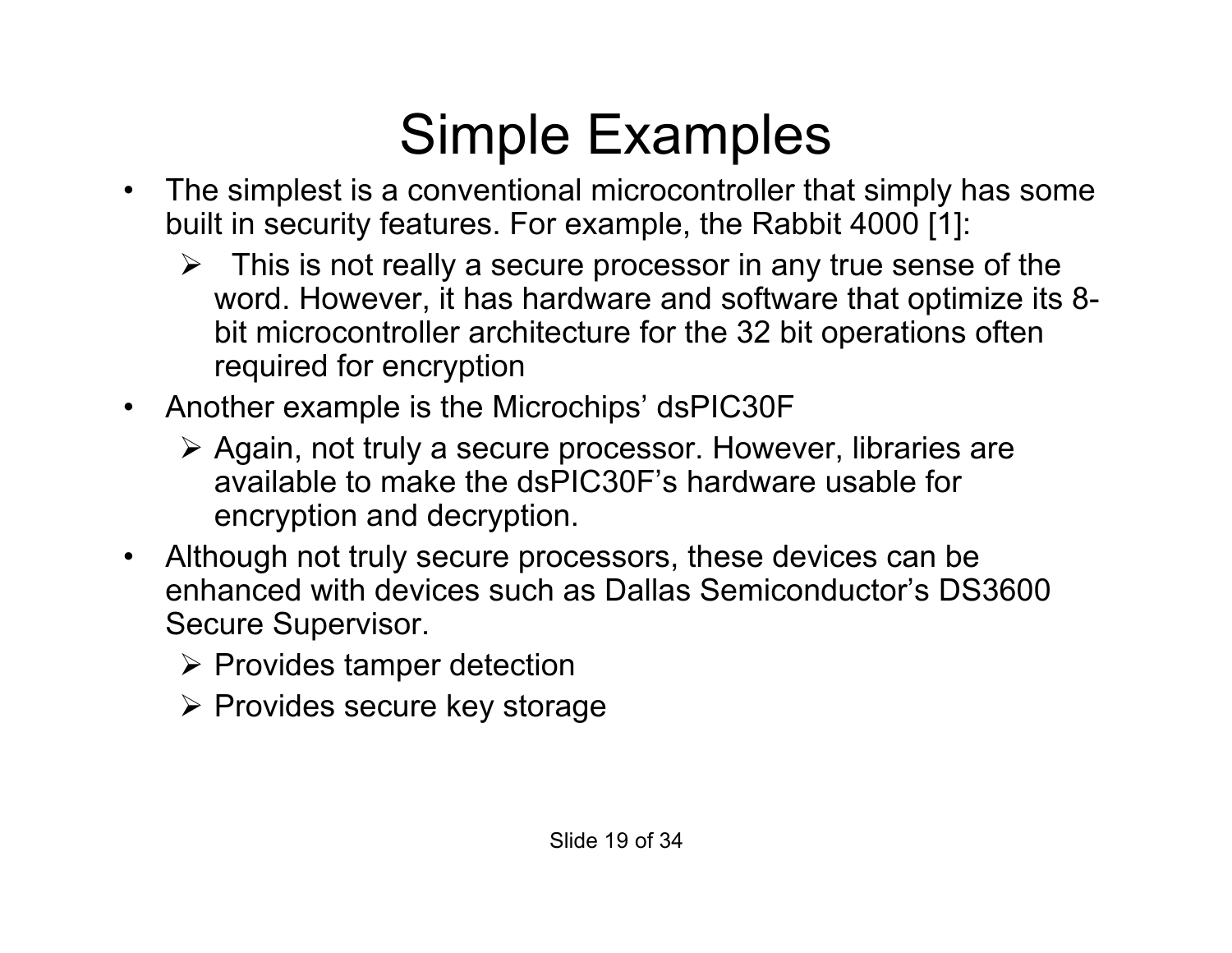#### **von Neumann System Secured with a Monitor and Physical Security**

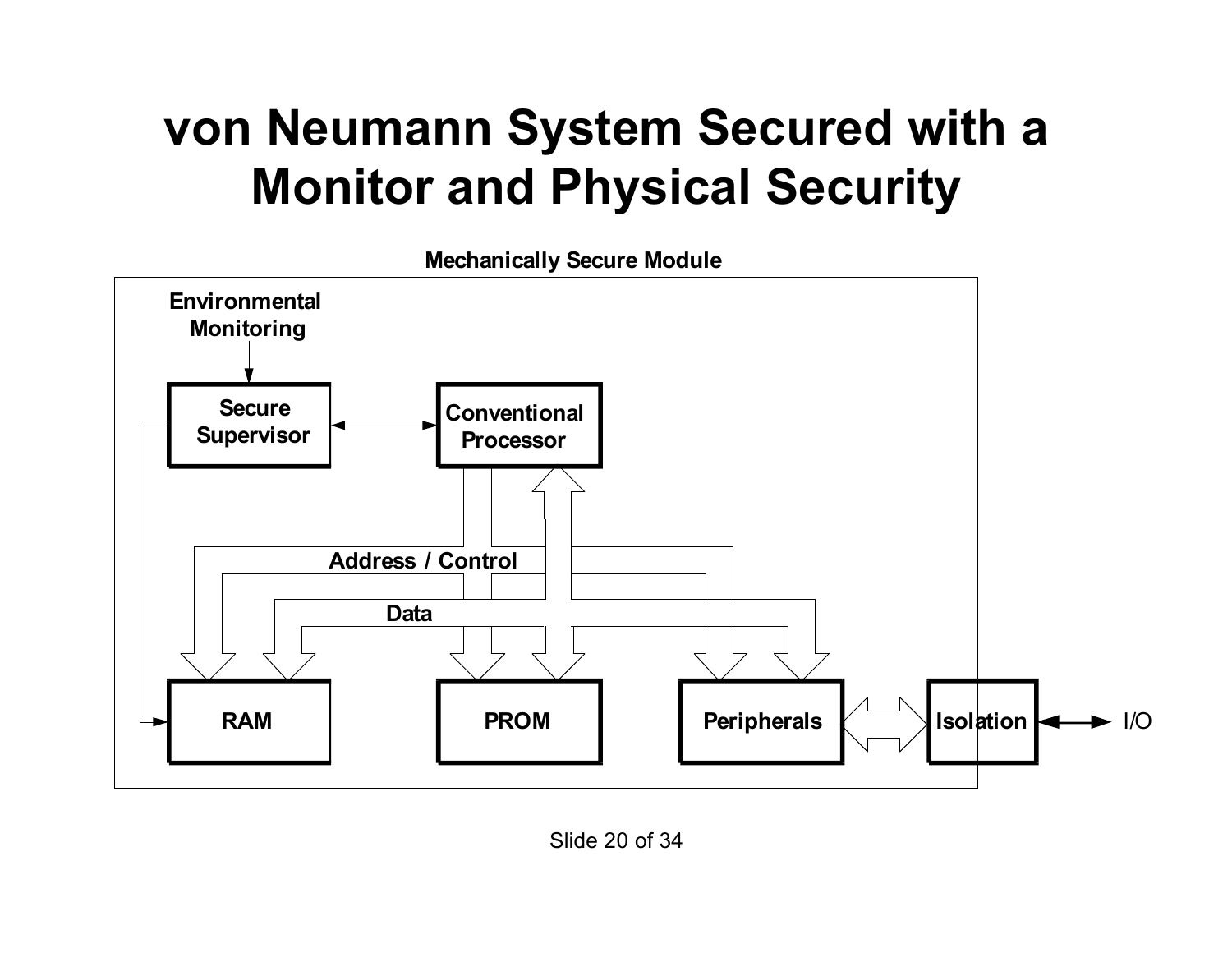#### Legacy Processors that have been secured

- As general rule, conventional processors that have been "secured" are based on legacy processor cores that are then wrapped in a security shell.
- These are true secure processors.
- They are generally targeted at FIPS / Common Criteria applications.
- Atmel's AT90SC12836RCFT for example is based on the AVR 8/16 bit processor. The processor is rated at 1 MIPS
- Maxim's DS5250 is based on the 8051 Microcontroller. Performance is 4 clock cycles per instruction with a maximum 25 MHZ clock rate.
- These processors can be combined with high performance non secure processors to form a (reasonably) secure embedded processor system [2]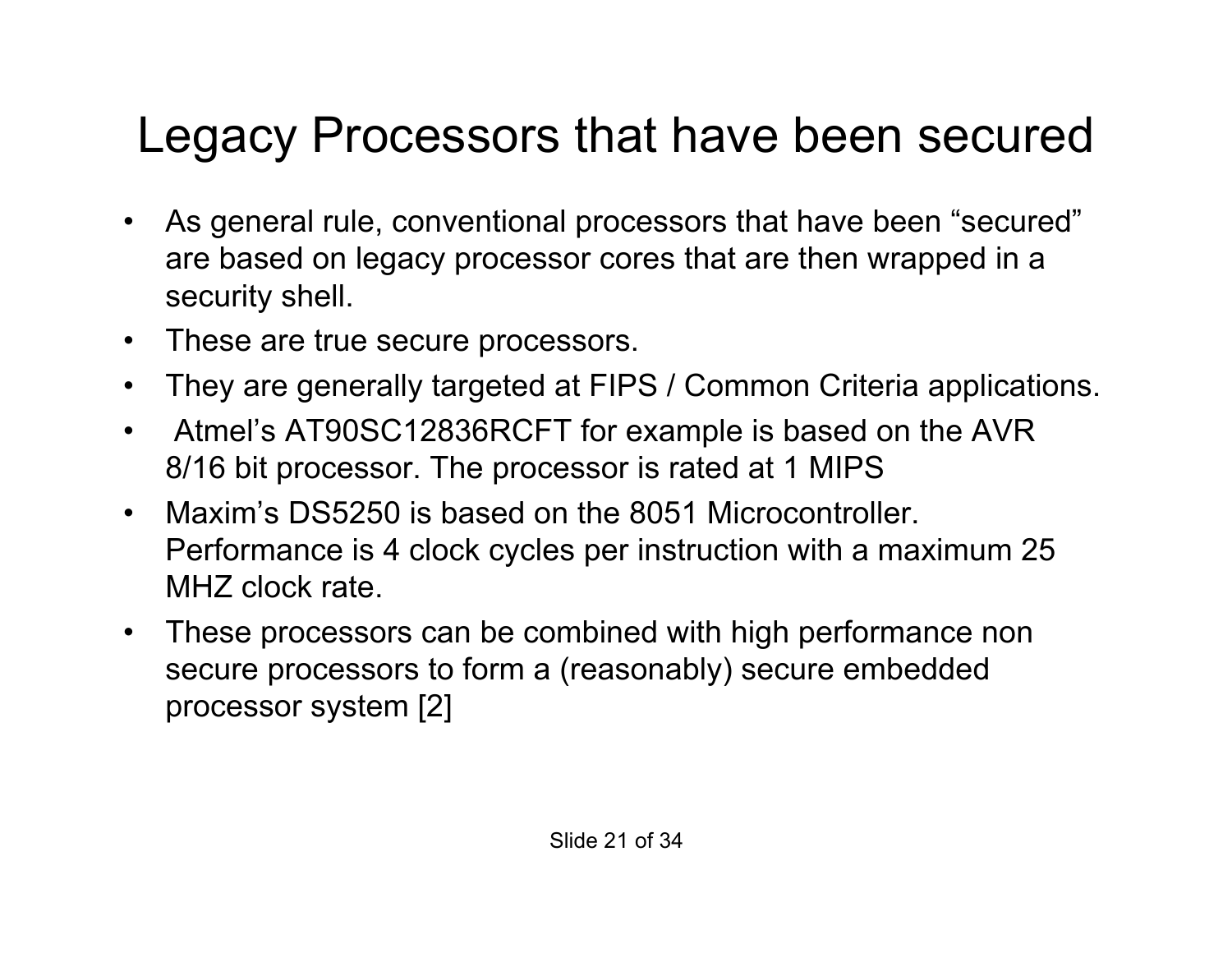#### **von Neumann System Secured with Secure Coprocessor and Physical Security**

**Mechanically Secure Module**

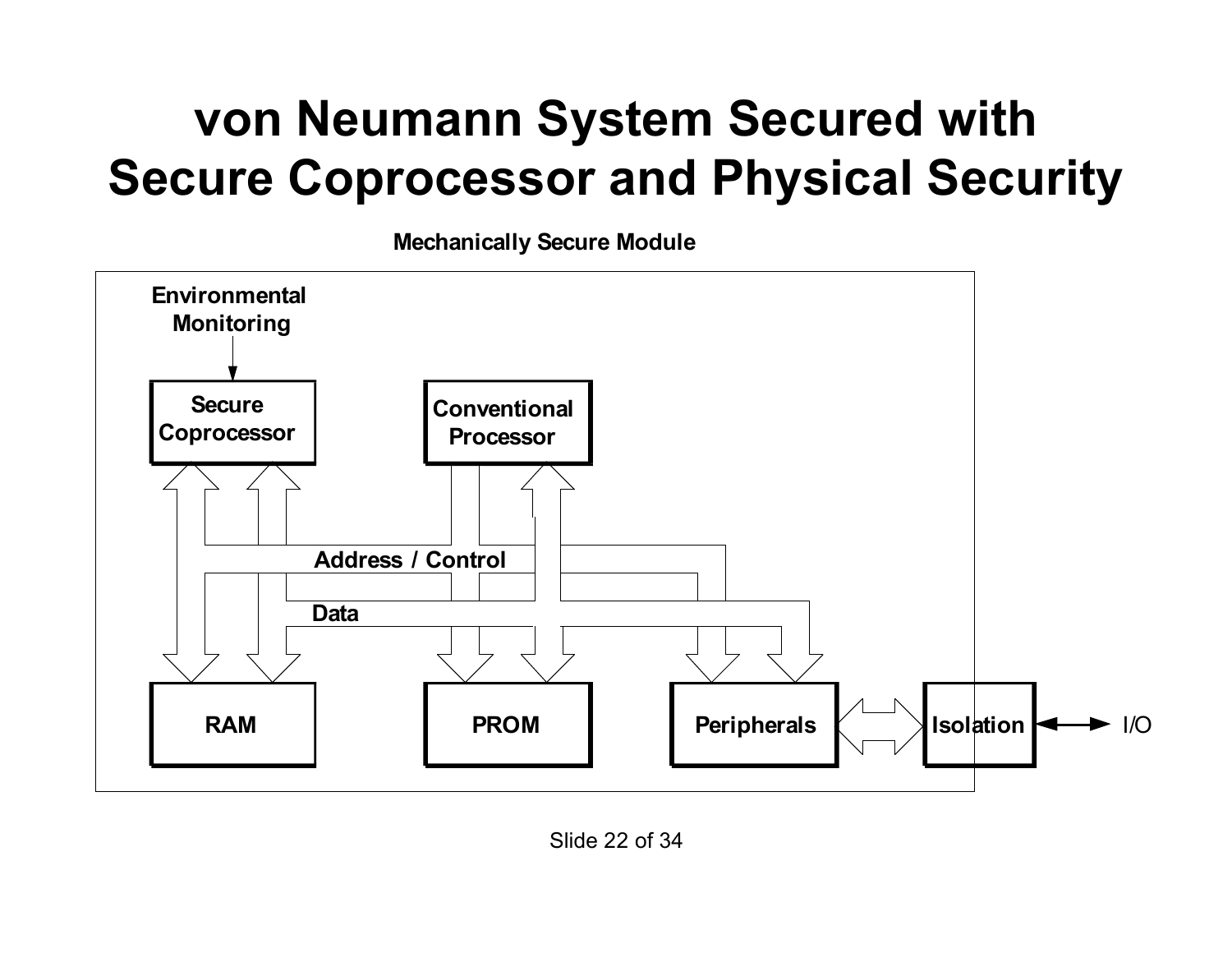### Trades of Securing Conventional Systems

- Advantages:
	- $\triangleright$  The system can be designed with conventional processors, components, and methodologies.
	- $\triangleright$  This provides the maximum in flexibility of implementation options.
- Disadvantages:
	- $\triangleright$  Requires careful mechanical design of the module.
	- $\triangleright$  N+1 Problem: given enough units, the attacker will eventually find a way into the system.
	- $\triangleright$  Once the hacker is in, the system is completely exposed.
	- This last statement can be challenged: the secured monitor or secured processor may well still be secure. However, the attacker will have complete visibility of all conventional processor traffic. Therefore, they will probably be able to obtain anything of interest they want (depending upon the application.)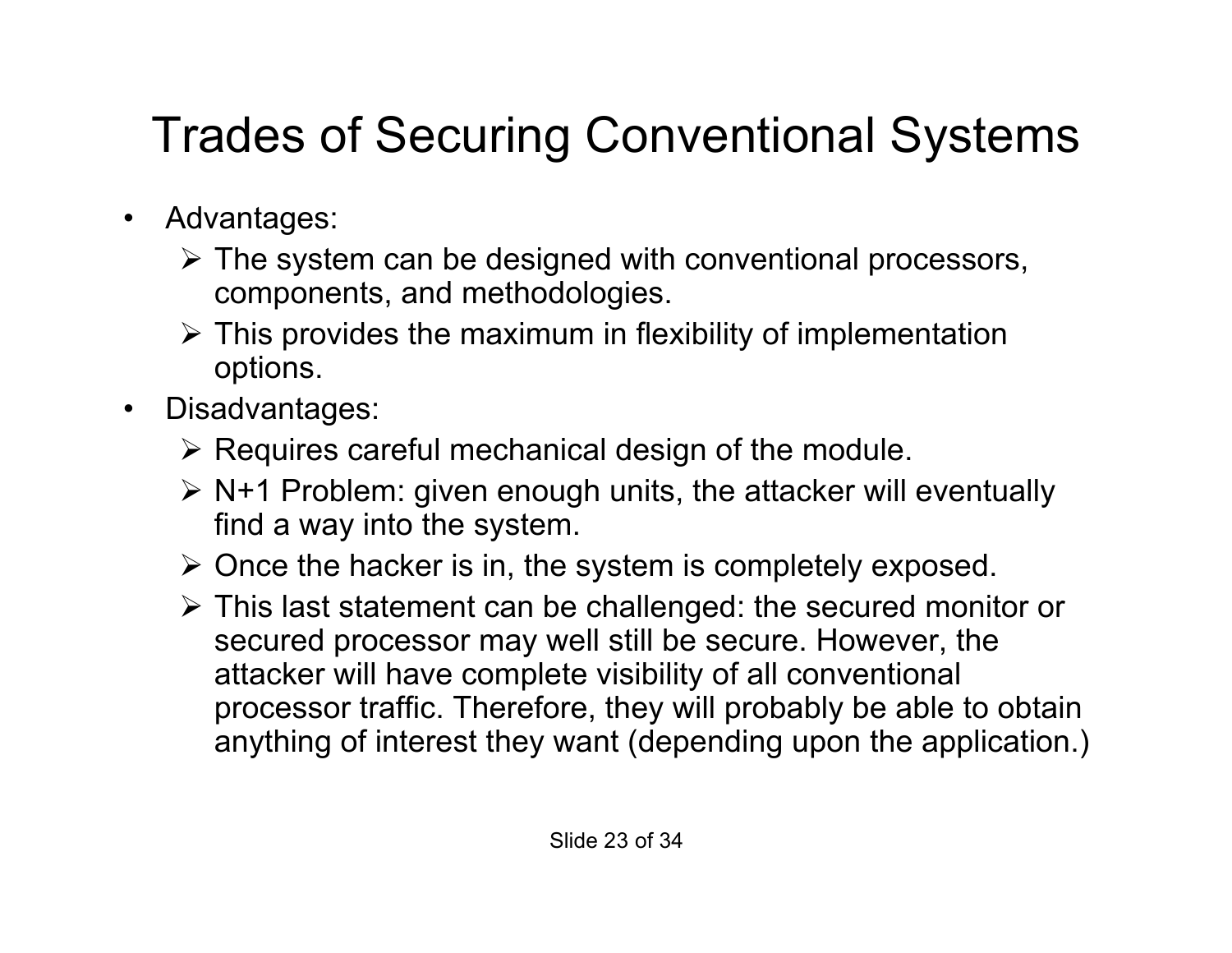# System on a Chip (SoC)

- Modern Systems on a Chip offer significant opportunities for implementing Secured Embedded Systems.
- All components are enclosed on a single die. This alone may be enough meet the system requirements.
- Custom or semi-custom security enhancements may be added.
	- $\triangleright$  SoC Basically fall into four categories
		- Special purpose chips that have degree of programmability
		- ASICs designed with system blocks
		- FPGAs
		- Certain Programmable Processor Arrays (Cypress's PSoC for example)
	- These are not necessarily secure devices, though as we will see some can be.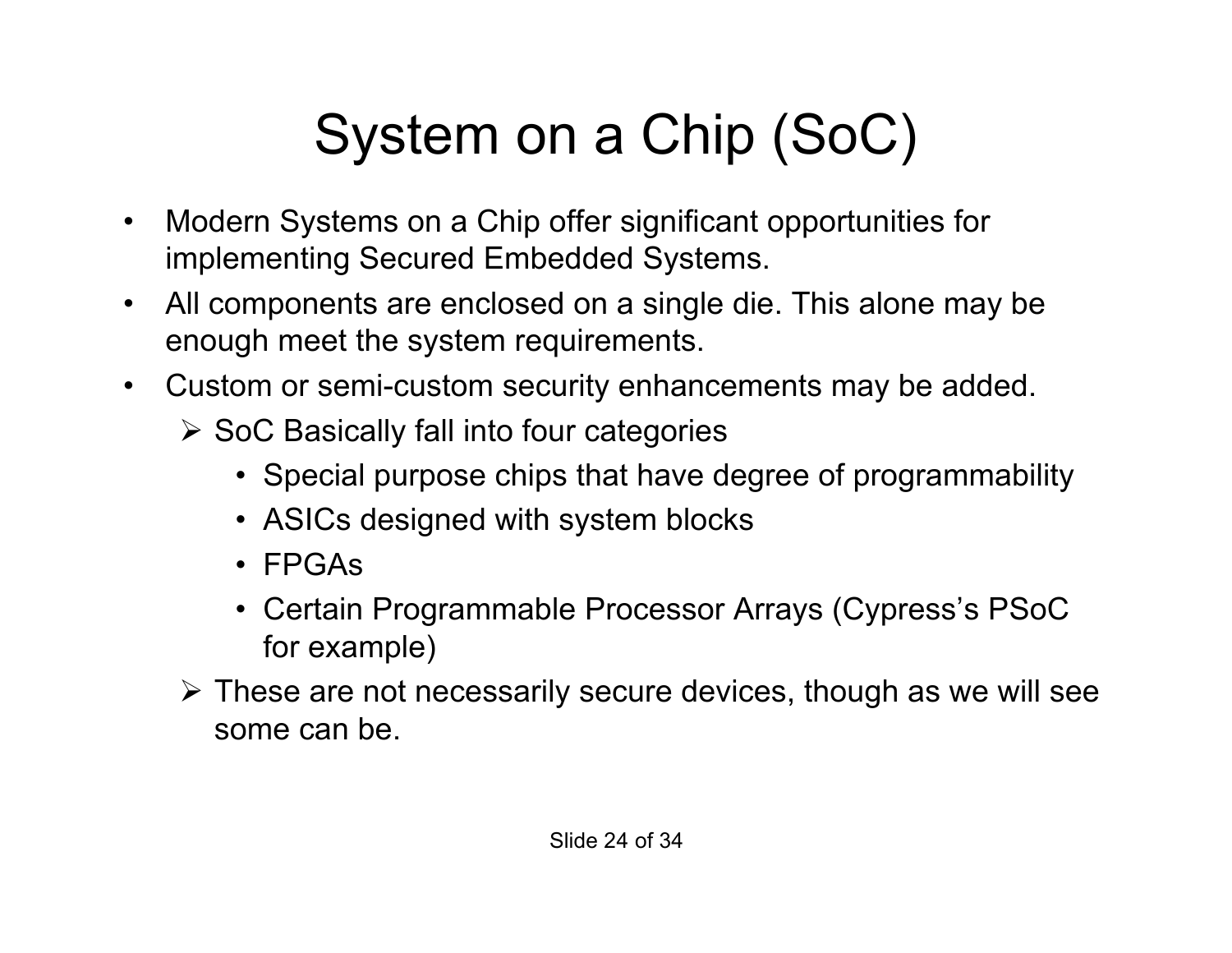### System On a Chip ASIC

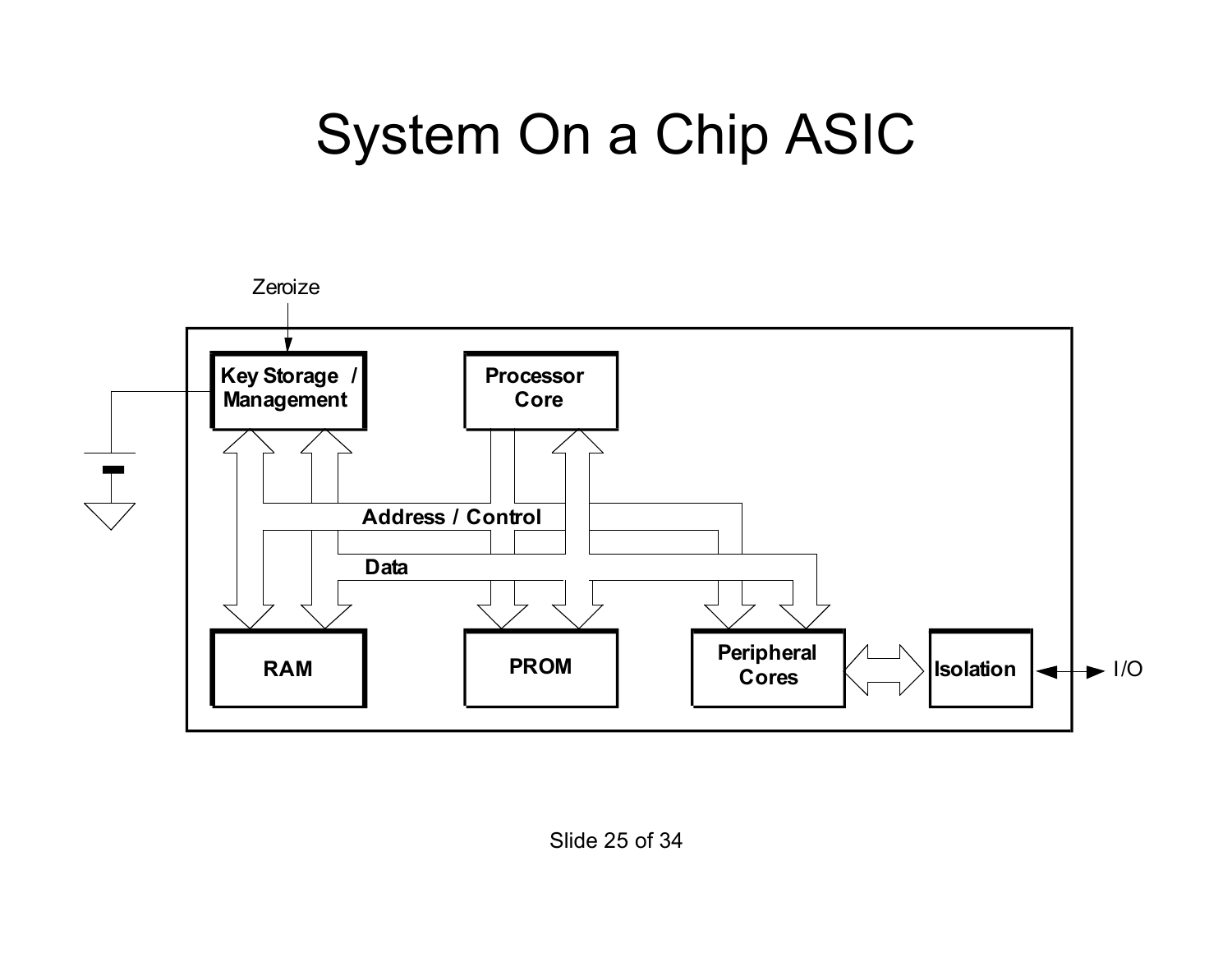### FPGA SoC Architecture





Slide 26 of 34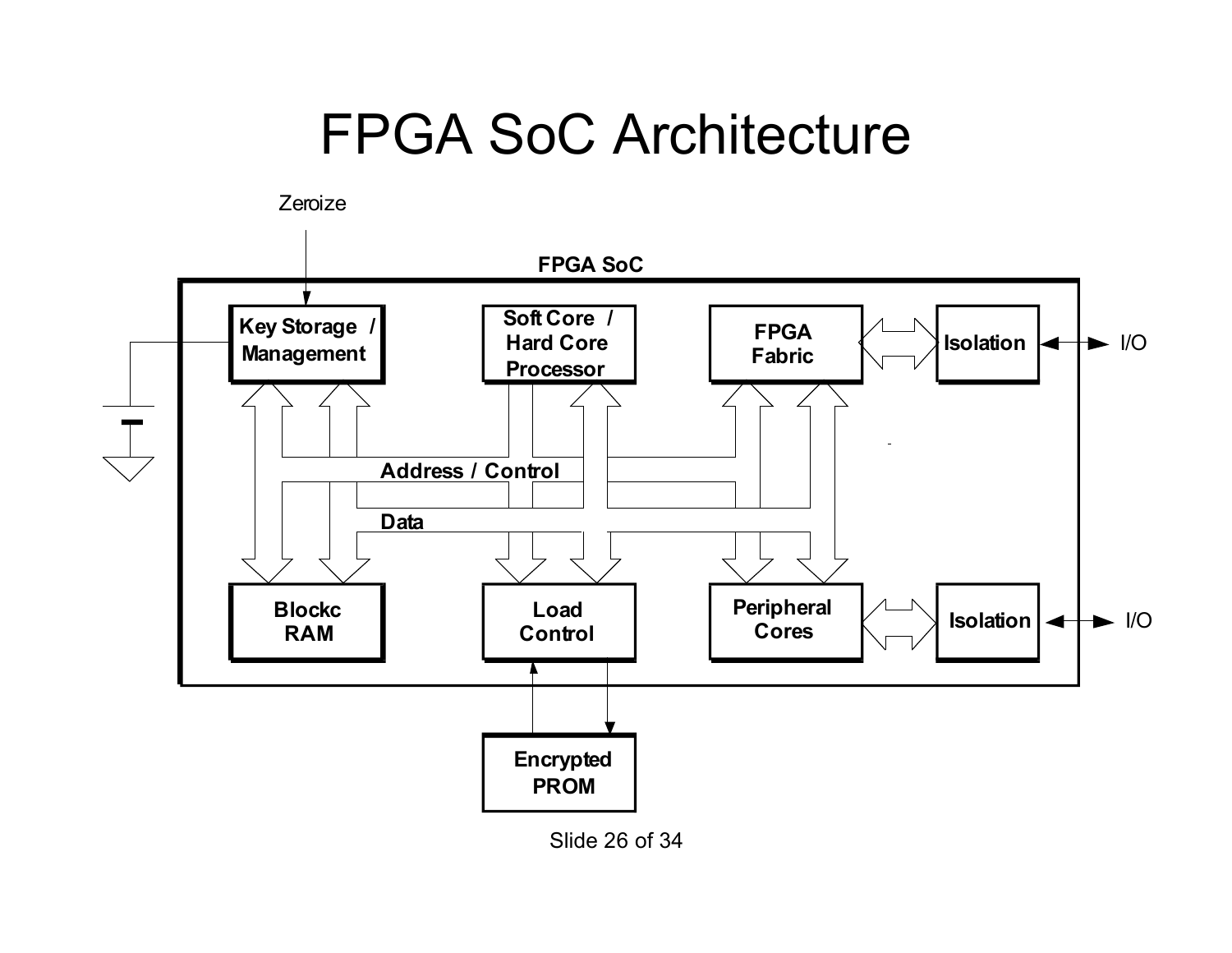## SoC Characteristics

- All key parts of the system are on a single die and therefore in a single, protectable, package.
- If based on FPGAs, reconfigurability can be used for both updating the system and improving graceful degradation while maintaining a secure processor.
- High performance systems are realizable.
- Depending upon the SoC chosen, and the development methodology, development cost will be moderately higher to significantly higher than for designing with convention, non-secure processors.
- Key management is provided on the device. However often, as in the Virtex IV, the key management hardware is only available to the load module. Other key management is up to the user!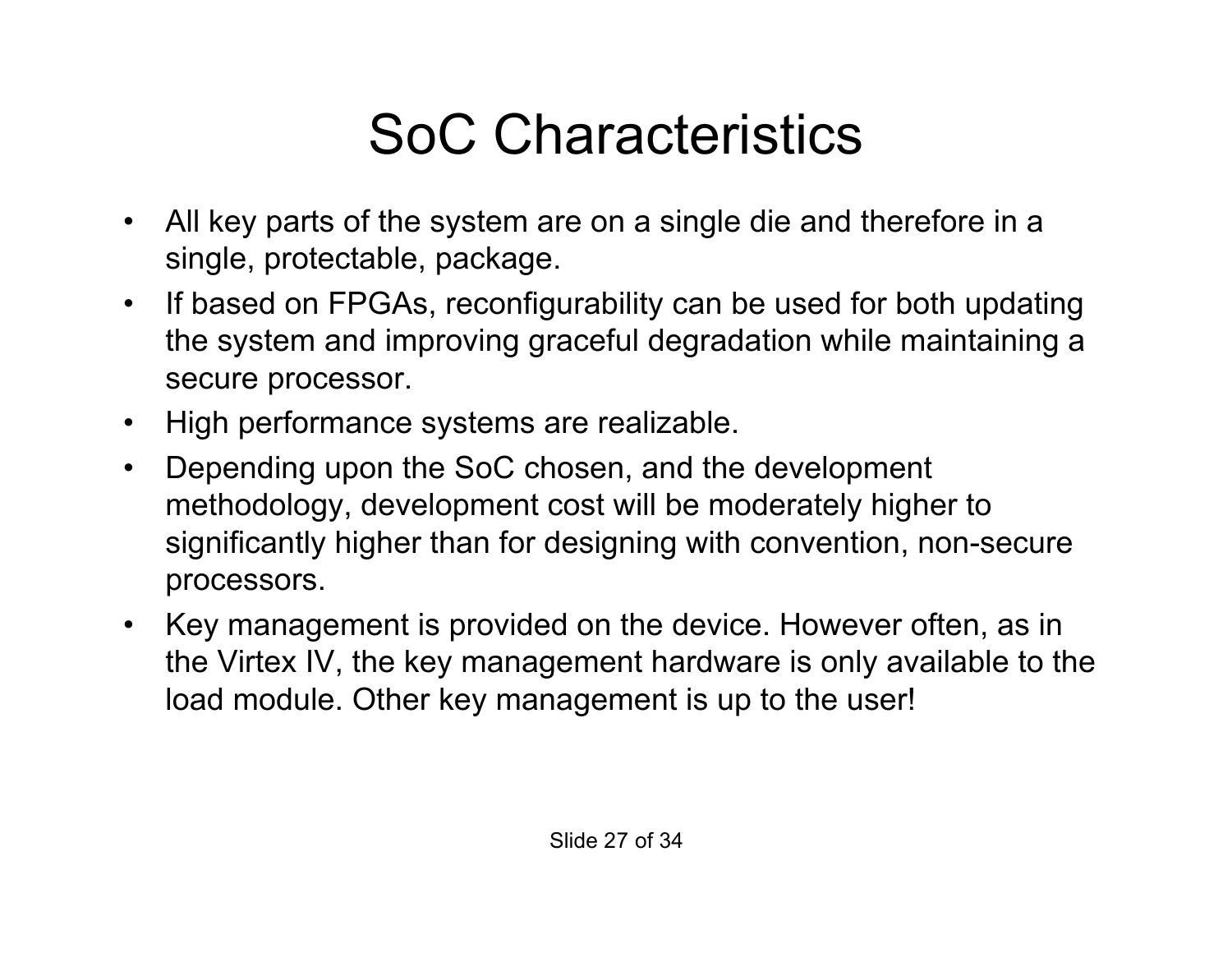#### FPGAs as High Performance Secure Processors

"When used in conjunction with the security monitor, NSA found the V4 to be a robust architecture capable of processing classified information and maintaining a very high level of security." [3]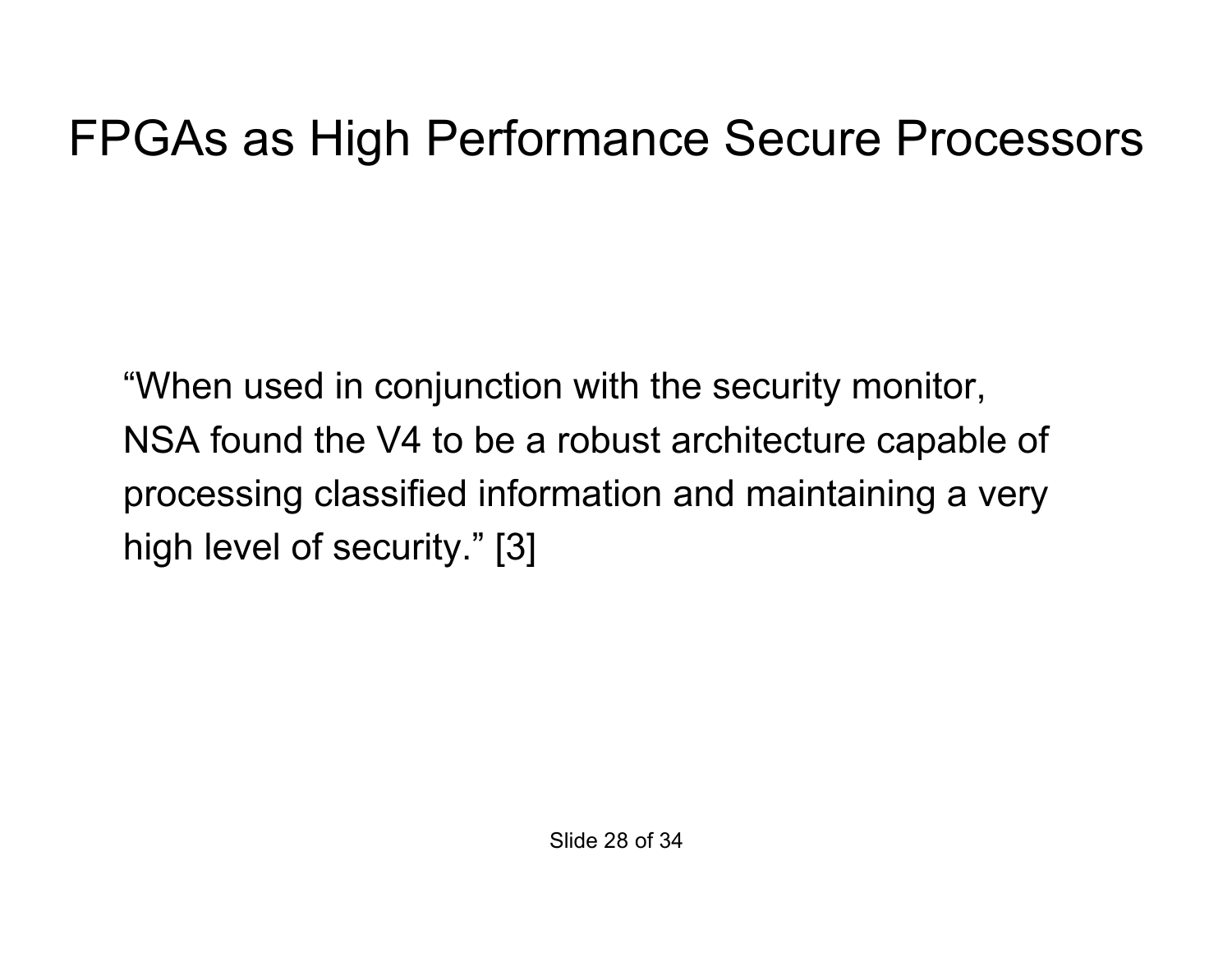## First Steps

- There are several initial factors to keep in mind when designing a secure processor based on FPGAs:
	- $\triangleright$  Select a device that has security features. Either an encrypted PROM for volatile devices or secure version of non-volatile devices.
	- $\triangleright$  Select the key storage method: Static or Dynamic?
		- Static keys allow the device to be programmed prior to board installation.
		- Static key are rarely (if ever) erasable.
		- Volatile keys are (usually) more easily erased.
		- Volatile keys *theoretically* reduce reliability due to the need for either continuous power or an external battery backup.
	- $\triangleright$  Perform the design using a secure methodology. For example, when encrypting the bit stream for a Virtex IV using the ISE 8 tools the encryption key is copied into the design reports. Thus if one is not careful, the key could be released as part of the documentation package.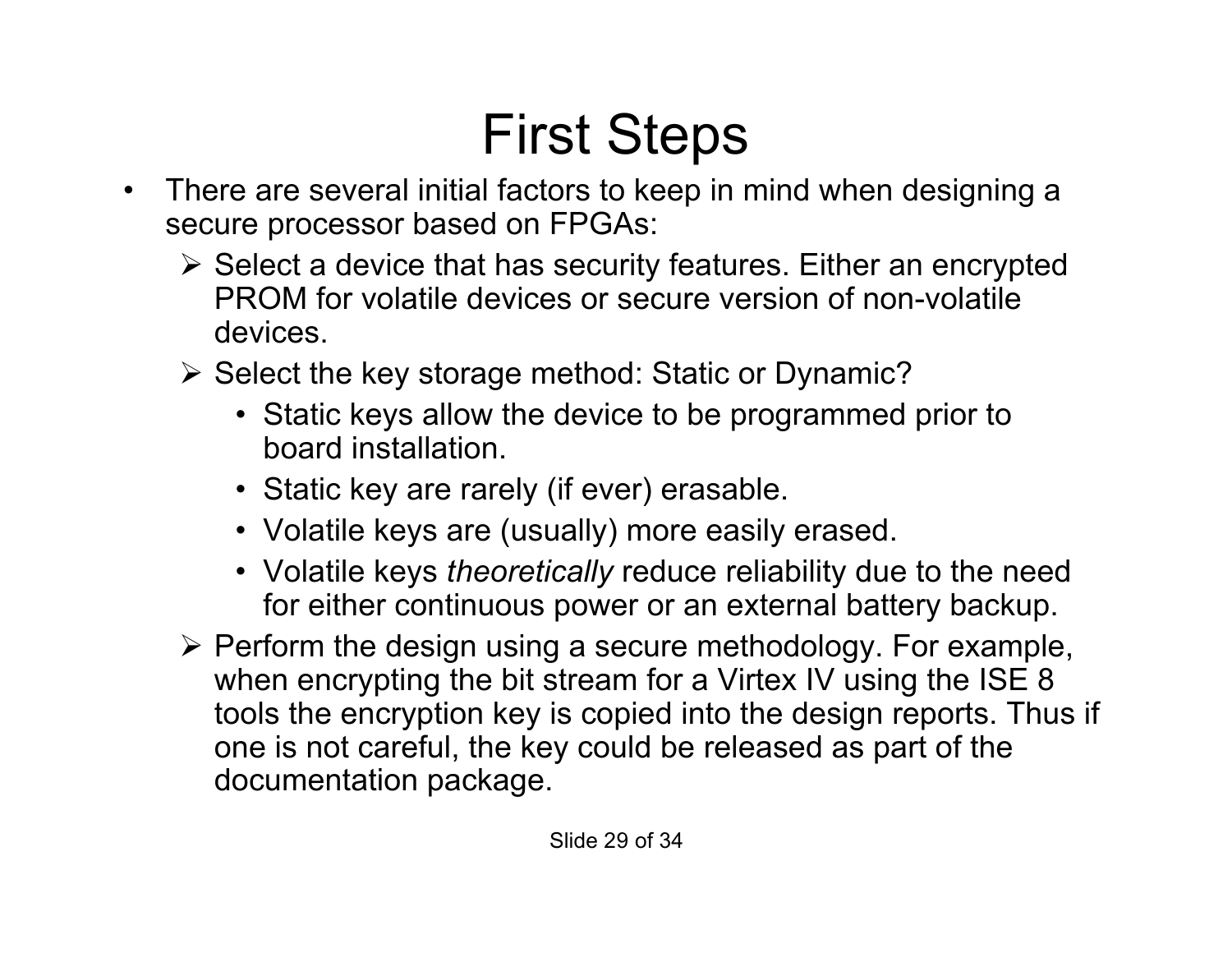# Design Methodology

- $\triangleright$  Design the application for security. This can be trickier than it sounds.
	- Isolation: Internal visibility due to I/O pins or cross coupling.
	- Controllable debug access
	- Device architecture
	- Design software: the design software must support these features (this usually requires additional tool support.)
	- Power supplies
	- Shielding
	- Board layout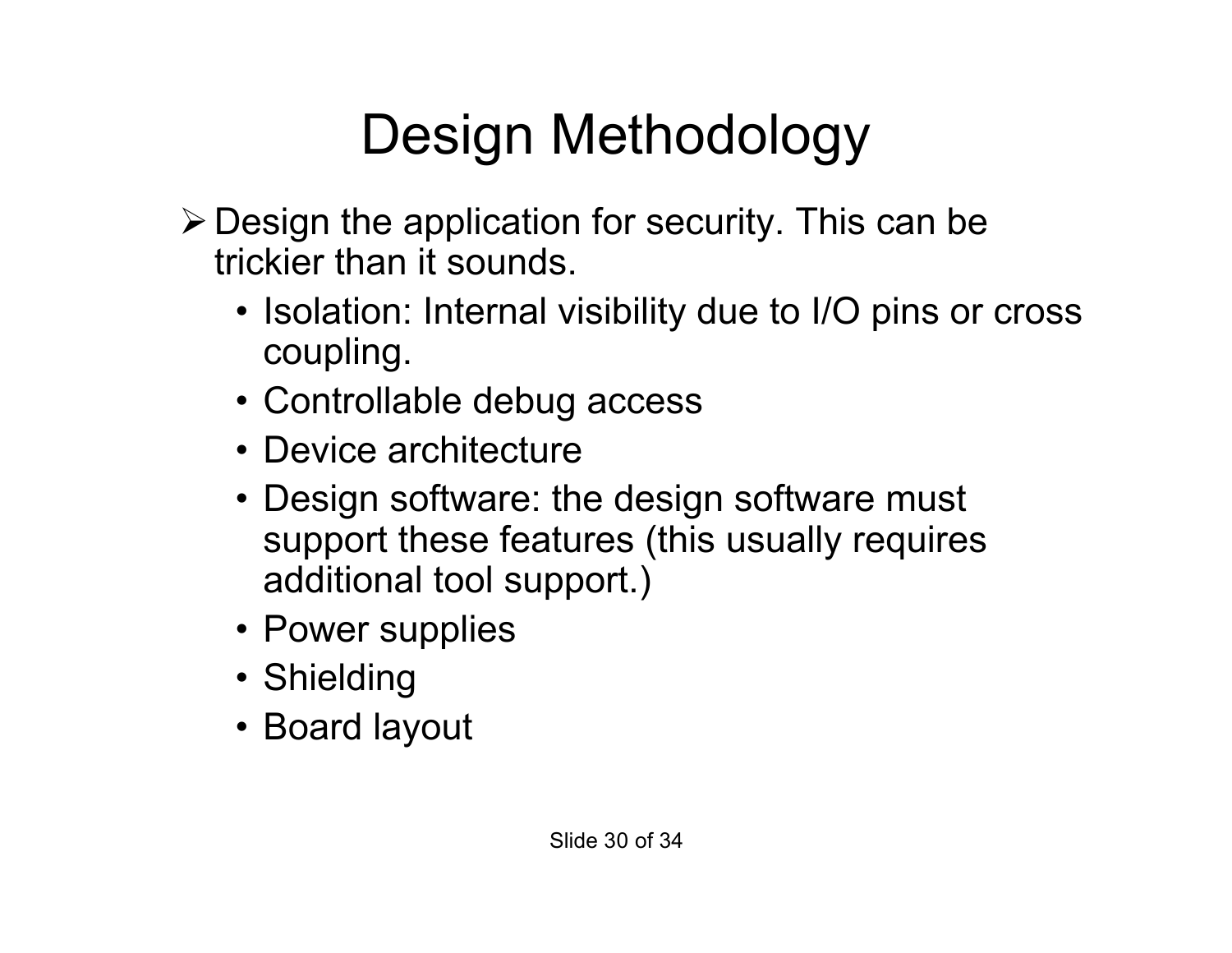# Design the Application for Security

- Are there security monitors available for the design? What requirements do these place on the design?  $\triangleright$  How secure is the IP?
- If the design is going to use other IP (usually the case for modern designs) do they expose the system to security threats?
- Consider security requirements from the start, and as the design progress:
	- SPA/DPA: Board layout, filters, operational sceanarions, etc.
	- DEMA: Board lay, enclosures, etc.
	- $\triangleright$  Isolation between data streams
	- $\triangleright$  Isolation between execution Streams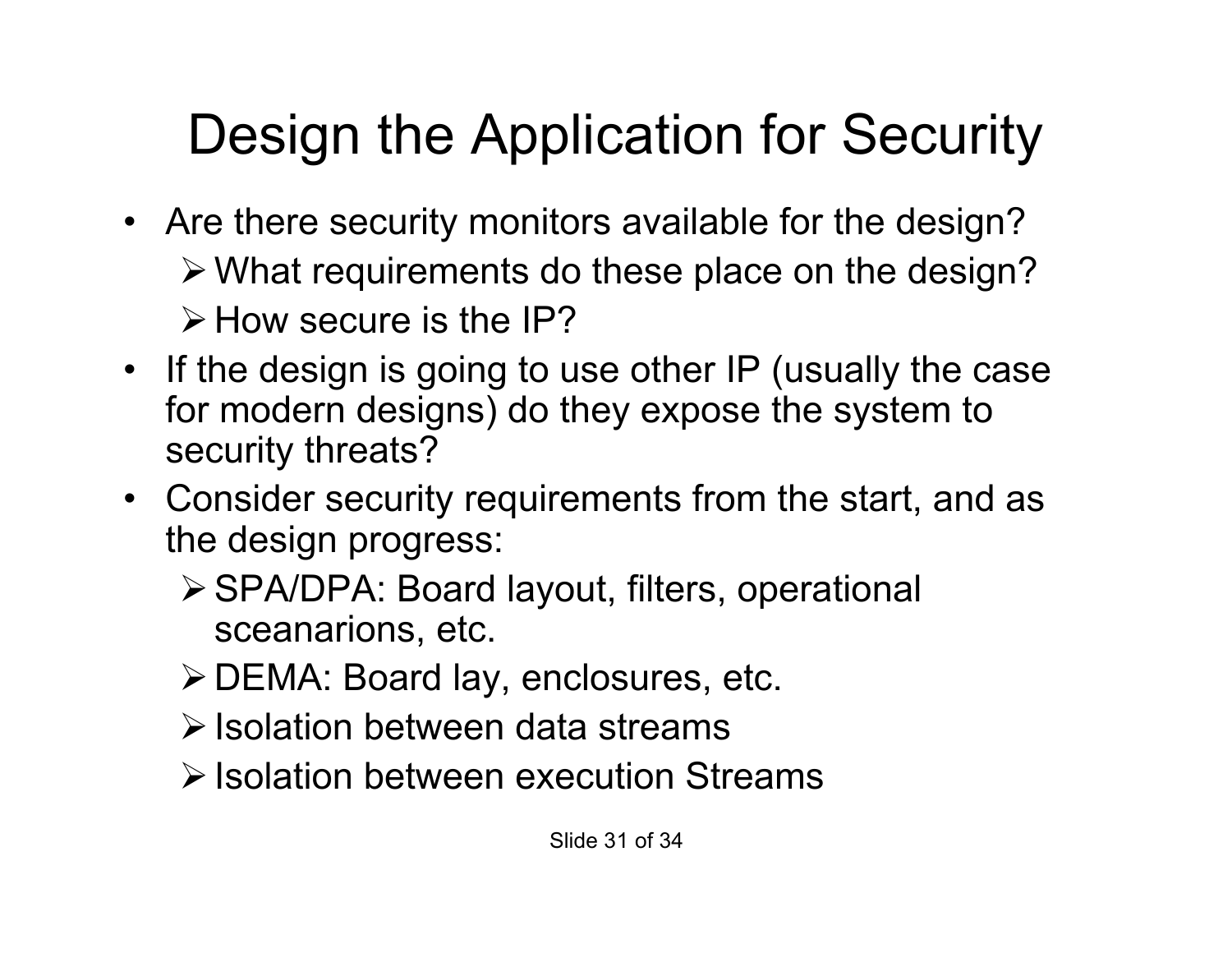### Design the Application for Security (continued)

- Make sure the tools don't "optimize" out these efforts!
- If external RAM or PROMs are required for code execution, data contents, storage, etc, encryption can be added to the FPGA fabric just as discussed in the section on secure processor architecutres.
- However, keep in mind that this may affect things like DMA operations into Block Ram, Processor Wait States, cacheing, etc.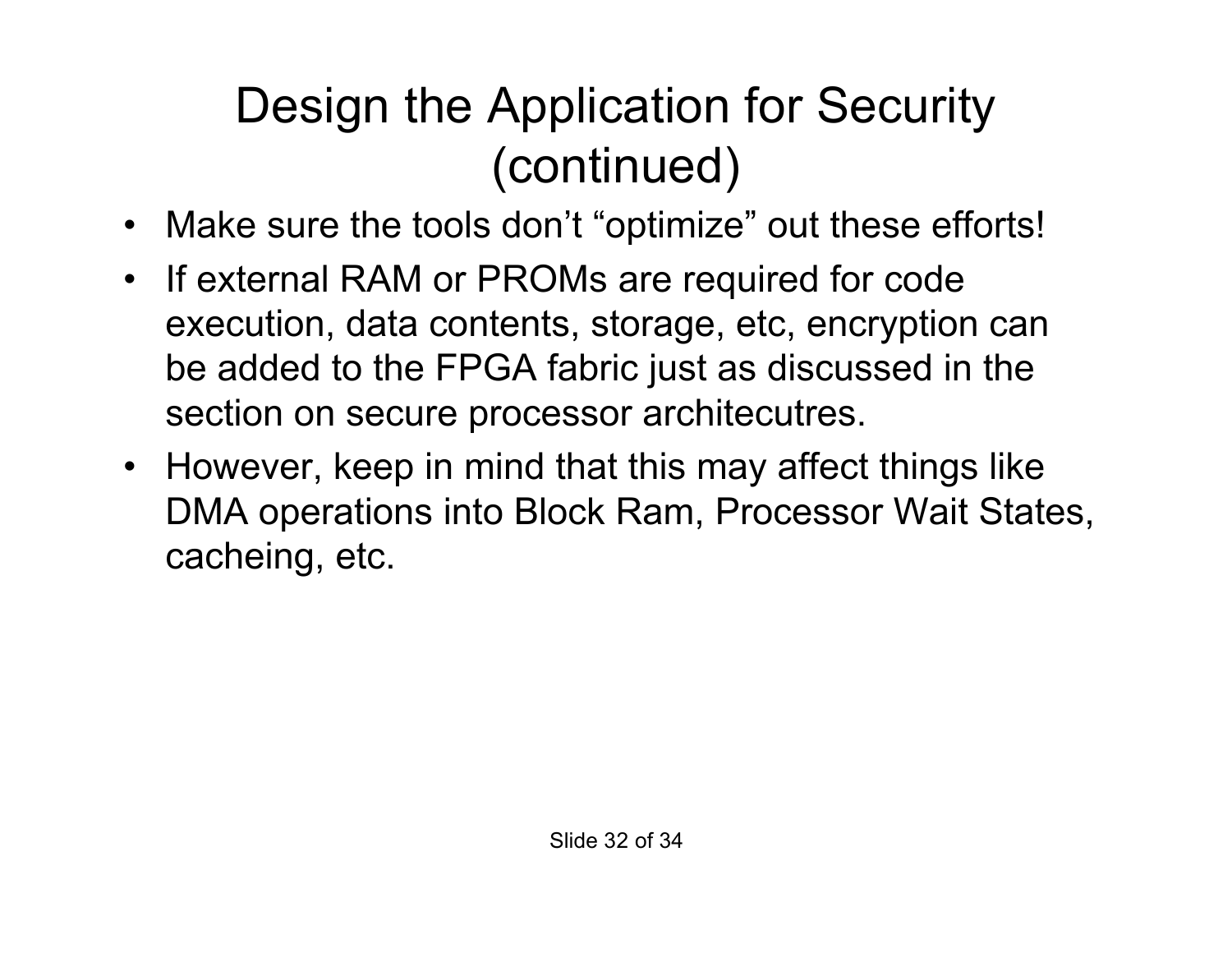## References

- *[1] Cryptography for Engineers Who Couldn't Care Less*, Jim Turley, Microprocessor Analyst and Editor-in-Chief, Embedded Systems Programming. Rabbit Semiconductor White Paper W106.
- [2] *Increasing System Security by Using the DS5250 as a Secure Coprocessor,* Dallas Semiconductor's Application Note 3294
- *[3] FPGA-BASED SINGLE CHIP CRYPTOGRAPHIC SOLUTION,* Mark McLean, National Security Agency, Jason Moore Xilinx Corporation, MILCOM 2006 paper and presentation.